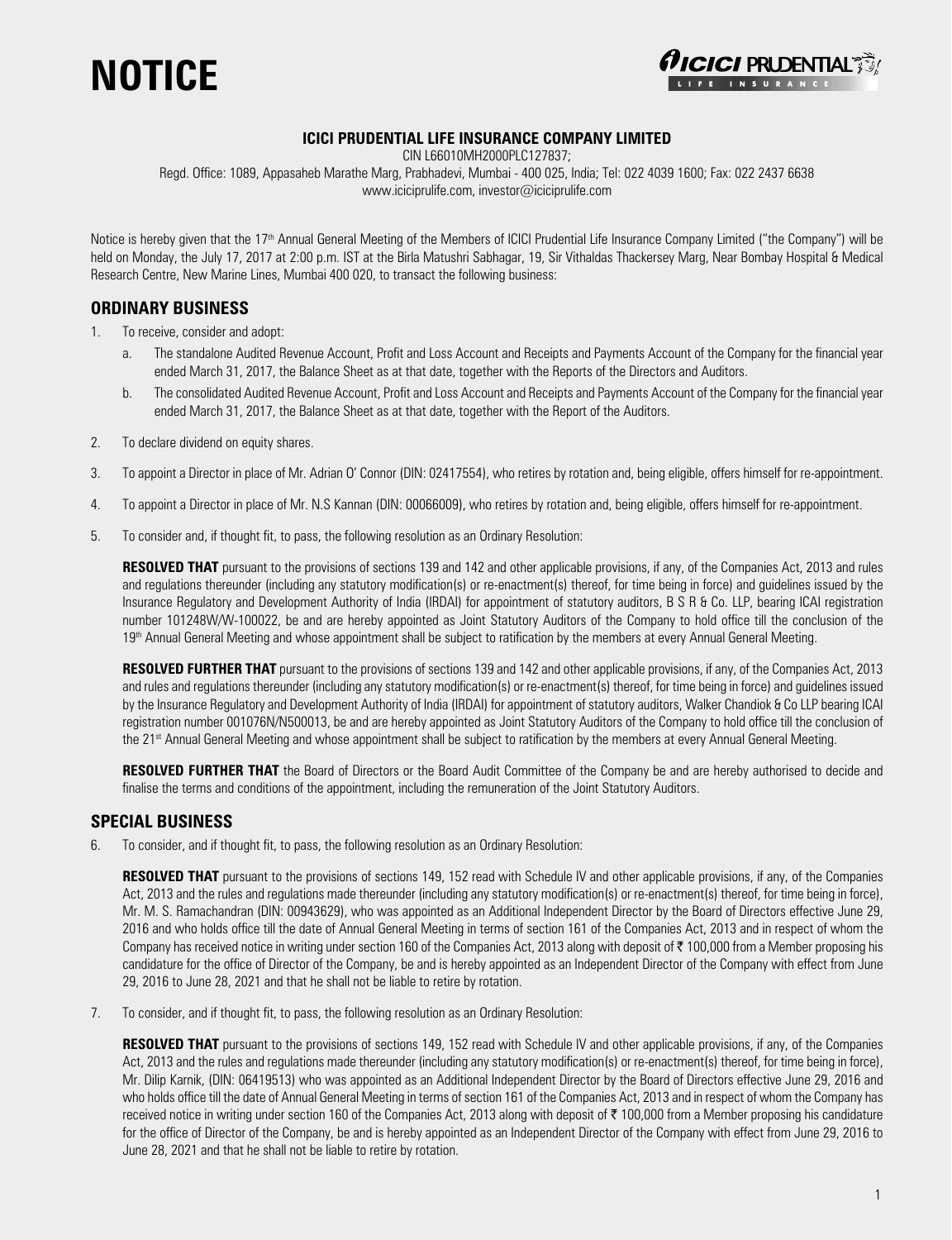8. To consider and, if thought fit, to pass, the following resolution(s) as a Special Resolution:

### **Resolution A:**

Approval and ratification of ICICI Prudential Life Insurance Company Limited - Employees Stock Option Scheme

**RESOLVED THAT** pursuant to the provisions of section 62(1)(b) and other applicable provisions, if any, of the Companies Act, 2013 and the Rules made thereunder and in accordance with the Memorandum and Articles of Association of the Company, provisions of the Securities and Exchange Board of India (Listing Obligations and Disclosure Requirements) Regulations, 2015 ("SEBI LODR Regulations"), provisions of the Securities and Exchange Board of India (Share Based Employee Benefits) Regulations, 2014 ("SEBI SBEB Regulations"), if any, amendments thereto and subject to such other approvals, permissions and sanctions as may be necessary, consent of member(s) of the Company be and is hereby accorded to ratify and approve the revision of 'ICICI Prudential Life Insurance Company Limited Employee Stock Option Scheme 2005' ("ESOS" or the "Scheme").

**RESOLVED FURTHER THAT** the other terms and conditions of the ESOS, except as set out in the explanatory statement, shall remain unchanged.

 **RESOLVED FURTHER THAT** the Board of Directors of the Company including Board Nomination and Remuneration Committee thereof (hereinafter referred to as the "Board") be authorised to create, grant, offer, issue and allot from time to time, in one or more tranches, such number of equity options (entitling the holder to apply for and be allotted equity shares) within the framework of the revised scheme ("Revised ESOS" or the "Revised Scheme").

**RESOLVED FURTHER THAT** the equity shares to be issued and allotted as mentioned herein before shall rank pari passu with the then existing equity shares of the Company for all purposes.

 **RESOLVED FURTHER THAT** the Board be and is hereby authorised to make all such changes as may be required for the purpose of making fair and reasonable adjustments to the number of options, exercise price or other terms and conditions consequent to any corporate action(s) such as right issues, bonus issues, change in capital structure, merger, split, consolidation of shares, sale of division/undertaking etc., of the Company.

RESOLVED FURTHER THAT the Board be and is hereby authorised to do all such acts, deeds, and things, as they may, in their absolute discretion deem necessary including appointment of various intermediaries, advisors, consultants or representatives, being incidental to the effective implementation and administration of ESOS or Revised ESOS as also to make applications to the appropriate Authorities, for their requisite approvals as also to initiate all necessary actions for and to settle all such questions, difficulties or doubts whatsoever that may arise and take all such steps and decisions in this regard.

#### **Resolution B:**

Approval to Grant of Stock Options to the Employees/Directors of Holding, and/or Subsidiary Company (ies) (Present & Future) under the Revised Scheme

**RESOLVED THAT** pursuant to the provisions of the Securities and Exchange Board of India (Share Based Employee Benefits) Regulations, 2014 ("SEBI SBEB Regulations") and amendments thereto, other applicable laws and subject to such other approvals, permissions and sanctions as may be necessary; the consent of the member(s) of the Company be and is hereby accorded to grant the stock options under the Revised ESOS, known/referred to by any other name, to the employees of the Company's holding and subsidiary company(ies) and their director(s), but excluding independent directors, if any, from time to time, on such terms and conditions, as set out in the Revised Scheme.

**RESOLVED FURTHER THAT** the Board be and is hereby authorised to do all such acts, deeds, and things, as they may, in their absolute discretion deem necessary including appointment of various intermediaries, advisors, consultants or representatives, being incidental to the effective implementation and administration of ESOS or Revised ESOS as also to make applications to the appropriate Authorities, for their requisite approvals as also to initiate all necessary actions for and to settle all such questions, difficulties or doubts whatsoever that may arise and take all such steps and decisions in this regard.

9. To consider, and if thought fit, to pass, the following resolution as an Ordinary Resolution:

**RESOLVED THAT** subject to the approval of Insurance Regulatory and Development Authority of India, Mr. Sandeep Bakhshi (DIN: 00109206), Managing Director & CEO be and is hereby remunerated as below w.e.f. April 1, 2017:

**Fixed Pay and Basic Salary:** The revised basic salary to be ₹ 22,851,240 per annum.

**Allowances:** ₹ 15,658,399 per annum

**Retirals: ₹ 4,645,657 per annum** 

 **Employee Stock Options FY2017:** 612,500 number of stock options of ICICI Bank under ICICI Bank Employees Stock Options Scheme – 2000 to be granted in line with ICICI Group norms.

The vesting schedule is over three years, in proportions of 30%-30%-40%.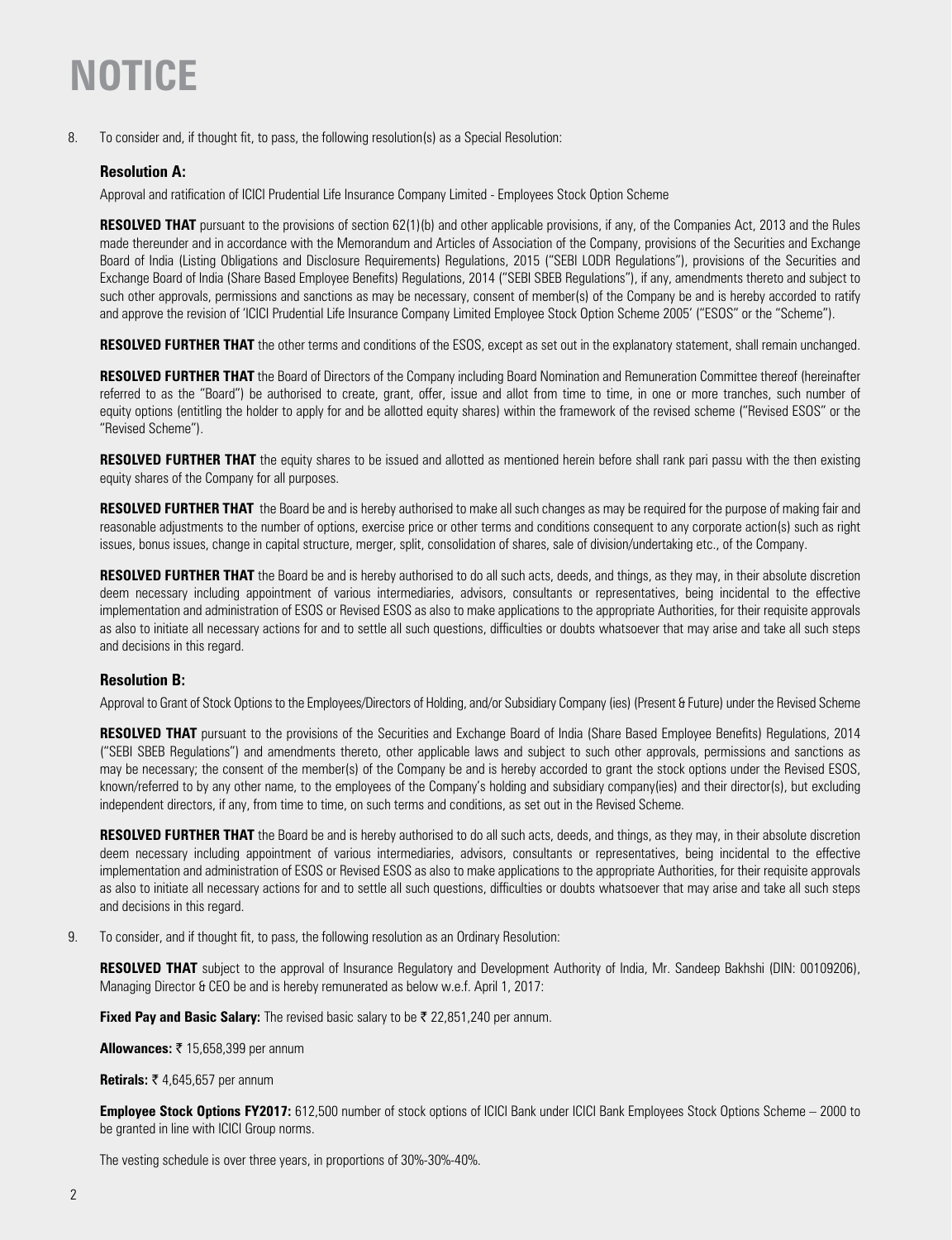

**Proposed target performance bonus:** An amount upto 70% of total fixed pay (Basic + Allowances), as may be determined by the Board or the Committee. Should the bonus be more than 50% of fixed pay, 60% of the bonus would be paid upfront and balance equally deferred over three years.

RESOLVED FURTHER THAT the other terms and conditions of employment of Mr. Sandeep Bakhshi, Managing Director & CEO, including the other perquisites and benefits, except as set out in the explanatory statement encompassing post retiral benefits, remain unchanged.

10. To consider, and if thought fit, to pass, the following resolution as an Ordinary Resolution:

 **RESOLVED THAT** subject to the approval of Insurance Regulatory and Development Authority of India, Mr. Puneet Nanda (DIN: 02578795), Executive Director be and is hereby remunerated as below w.e.f. April 1, 2017:

**Fixed Pay and Basic Salary:** The revised basic salary to be  $\bar{\tau}$  12,854,280 per annum

**Allowances: ₹ 13,544,672 per annum** 

**Retirals: ₹ 2,613,275 per annum** 

 **Employee Stock Options FY2017:** 245,000 number of stock options of ICICI Bank under ICICI Bank Employees Stock Options Scheme – 2000 to be granted in line with ICICI Group norms.

The vesting schedule is over three years, in proportions of 30%-30%-40%.

**Proposed target performance bonus:** An amount upto 70% of total fixed pay (Basic + Allowances), as may be determined by the Board or the Committee. Should the bonus be more than 50% of fixed pay, 60% of the bonus would be paid upfront and balance equally deferred over three years.

 **RESOLVED FURTHER THAT** the other terms and conditions of employment of Mr. Puneet Nanda, Executive Director, including the other perquisites and benefits, except as set out in the explanatory statement encompassing post retiral bnefits, remain unchanged.

11. To consider, and if thought fit, to pass with or without modification(s), the following resolution as an Ordinary Resolution:

 **RESOLVED THAT** subject to the approval of Insurance Regulatory and Development Authority of India, Mr. Sandeep Batra (DIN: 03620913), Executive Director be and is hereby remunerated as below w.e.f. April 1, 2017:

**Fixed Pay and Basic Salary:** The revised basic salary to be ₹ 9,791,520 per annum

**Allowances: ₹ 14,892,081 per annum** 

**Retirals: ₹ 1,990,616 per annum** 

 **Employee Stock Options FY2017:** 183,750 number of stock options of ICICI Bank under ICICI Bank Employees Stock Options Scheme – 2000 to be granted in line with ICICI Group norms.

The vesting schedule is over three years, in proportions of 30%-30%-40%.

**Proposed target performance bonus:** An amount upto 70% of total fixed pay (Basic + Allowances), as may be determined by the Board or the Committee. Should the bonus be more than 50% of fixed pay, 60% of the bonus would be paid upfront and balance equally deferred over three years.

 **RESOLVED FURTHER THAT** the other terms and conditions of employment of Mr. Sandeep Batra, Executive Director, including the other perquisites and benefits, except as set out in the explanatory statement encompassing post retiral benefits, remain unchanged.

12. To consider and, if thought fit, to pass, the following Resolution as an Ordinary Resolution:

 **RESOLVED THAT** pursuant to sections 149(9), 197, 198 and other applicable provisions of the Companies Act, 2013 and the rules and regulations made thereunder (including any statutory modification(s) or re-enactment(s) thereof, for time being in force), the Insurance Act, 1938, the circulars, guidelines, notices or directives by Insurance Regulatory and Development Authority of India (IRDAI), and subject to such regulatory approvals as may be required and subject to availability of net profits at the end of each financial year, consent of the Members be and is hereby accorded to pay compensation in the form of profit related commission upto  $\overline{\tau}$  7,50,000 every year to each non-executive Director of the Company in proportion with their tenure, other than the nominee Director(s), for each year effective from financial year ended March 31, 2017.

 **RESOLVED FURTHER THAT** the above payment of commission is in addition to sitting fees and reimbursement of expenses for attending the meetings of the Board of Directors and/or other meetings being paid to the non-executive Directors.

 **RESOLVED FURTHER THAT** the Board of Directors of the Company (including the Board Nomination & Remuneration Committee) be and is hereby authorised to do all such acts, deeds, matters and things including deciding on the manner of payment of commission, apportionment, if any and settle all questions or difficulties that may arise with regard to the aforesaid resolution as it may deem fit and to execute any agreements, documents, instructions, etc. as may be necessary or desirable in connection with or incidental to give effect to the aforesaid resolution.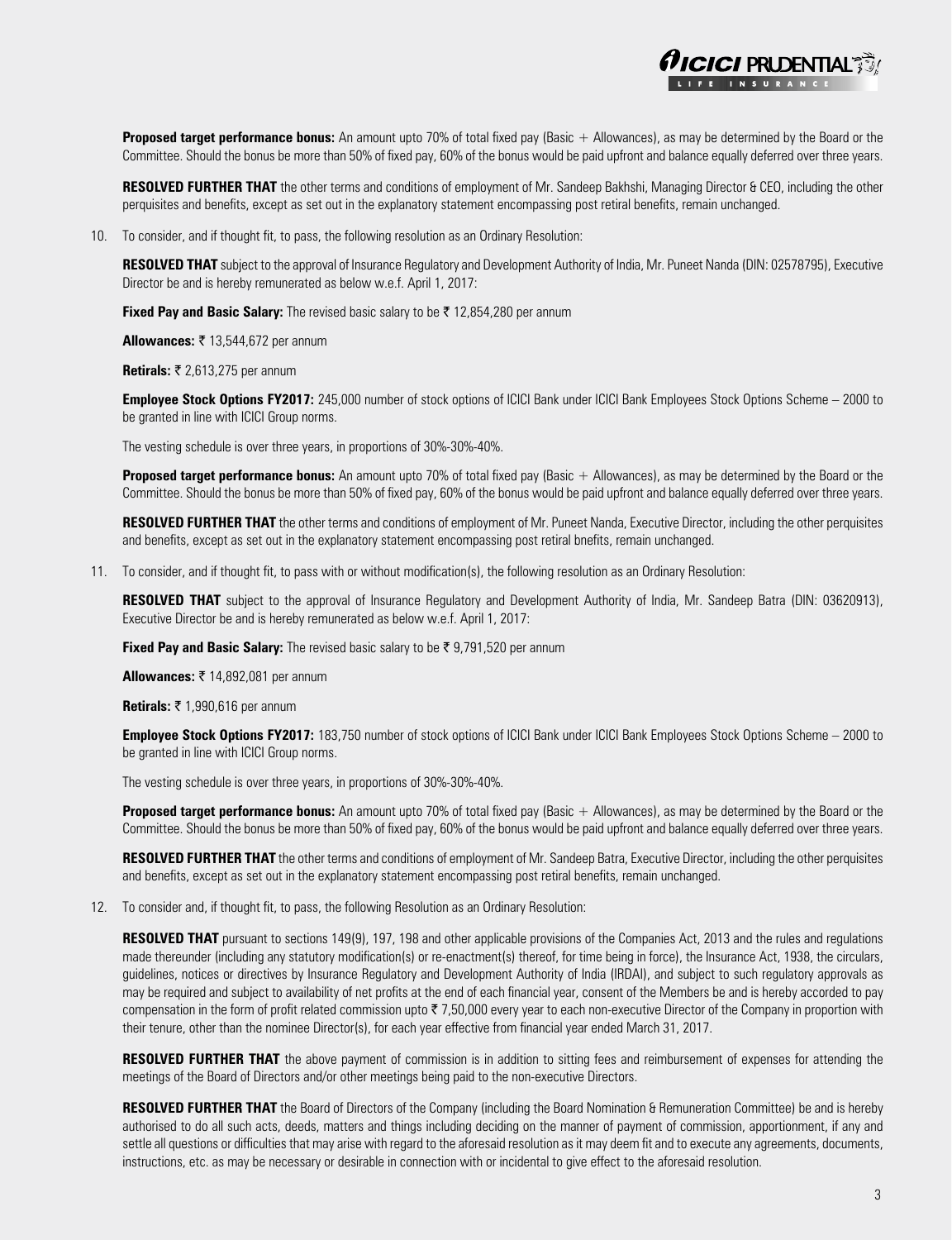### **NOTES**

- a) The relevant Explanatory Statement pursuant to section 102(1) of the Companies Act, 2013, setting out the material facts concerning special business in respect of item nos. 6 to 12 as set out above is annexed hereto.
- b) A MEMBER ENTITLED TO ATTEND AND VOTE AT THE MEETING IS ENTITLED TO APPOINT A PROXY TO ATTEND AND, ON A POLL, TO VOTE INSTEAD OF HIMSELF. SUCH A PROXY NEED NOT BE A MEMBER OF THE COMPANY. Proxies in order to be valid and effective, must be delivered at the registered office of the Company, not less than forty-eight hours before the commencement of the Meeting.

 A person can act as proxy on behalf of members not exceeding fifty (50) and holding in the aggregate not more than ten percent of the total share capital of the Company carrying voting rights. However, a member holding more than ten percent of the total share capital of the Company carrying voting rights may appoint a single person as proxy and such person shall not act as proxy for any other shareholder. A Proxy form is attached herewith. Proxies submitted on behalf of the companies, societies etc., must be supported by an appropriate resolution/authority, as applicable. The holder of proxy shall prove his identity at the time of attending the Meeting.

 Corporate members intending to send their authorised representatives to attend the Meeting are requested to send to the Company a certified copy of the Board resolution authorising their representative to attend and vote on their behalf at the Meeting.

- c) The Register of Members and Share Transfer Books of the Company will remain closed from July 11, 2017 to July 17, 2017 (both days inclusive) for the purpose of payment of the final dividend for the financial year ended March 31, 2017.
- d) The final dividend for the financial year ended March 31, 2017, on equity shares, as recommended by the Board of Directors, if approved at this Meeting, will be paid to those Members who hold shares:
	- i. In dematerialised mode, based on the beneficial ownership details to be received from National Securities Depository Limited (NSDL) and Central Depository Services (India) Limited (CDSL) as at the close of business hours on July 10, 2017.
	- ii. In physical mode, if their names appear in the Company's Register of Members at the close of business hours on July 17, 2017 after giving effect to all valid transfers in physical form lodged on or before July 10, 2017.
- e) THE COMPANY'S REGISTRAR & TRANSFER AGENTS FOR ITS SHARE REGISTRY (BOTH, PHYSICAL AS WELL AS ELECTRONIC) IS KARVY COMPUTERSHARE PRIVATE LIMITED ("KARVY/Registrar/RTA") HAVING ITS OFFICE AT KARVY SELENIUM TOWER B, PLOT 31-32, GACHIBOWLI, FINANCIAL DISTRICT, NANAKRAMGUDA, HYDERABAD 500 032, UNIT: ICICI PRUDENTIAL LIFE INSURANCE COMPANY LIMITED.
- f) Members holding shares in physical form are requested to immediately notify change in their address, to Karvy, quoting their Folio Number(s).

 In order to avoid fraudulent encashment of dividend warrants, Members holding shares in physical form are requested to send to Karvy, at the above mentioned address, on or before July 10, 2017 a Bank Mandate (providing details of name and address of banker, branch, PIN code and particulars of the bank account) or changes therein, if not provided earlier, under the signature of the Sole/First holder quoting their Folio Number. This information will be printed on the dividend warrants. Members may also avail of the Electronic Clearing Service (ECS) mandate facility provided by the Company.

- g) Members holding shares in dematerialised mode are requested to intimate all changes pertaining to their bank details, ECS mandates, email addresses, nominations, power of attorney, change of address/name etc. to their Depository Participant (DP) only and not to the Company or Karvy. Any such changes effected by the DPs will automatically reflect in the Company's subsequent records. Members holding shares in physical mode are requested to advise any change in their address or bank mandates to Karvy.
- h) The Securities and Exchange Board of India ("SEBI") has mandated the submission of Permanent Account Number (PAN) by every participant in securities market. Members holding shares in electronic mode are, therefore, requested to submit their PAN to their DPs with whom they are maintaining their demat accounts. Members holding shares in physical mode can submit their PAN to Karvy.
- i) Members holding shares in physical mode are advised to make nomination in respect of their shareholding in the Company in the nomination form (SH-13). Members holding shares in electronic mode may contact their respective DPs for availing the nomination facility.
- j) Non-Resident Indian members are requested to inform their respective DPs, immediately of:
	- Change in their residential status on return to India for permanent settlement.
	- Particulars of their bank account maintained in India with complete name, branch, account type, account number and address of the bank with pin code number, if not furnished earlier.
- k) The Company has uploaded the details of unpaid and unclaimed dividend amounts on its website. Members who have not encashed the dividend so far are requested to write to Karvy, who shall arrange to send the unclaimed dividend amount.
- l) During the period beginning 24 hours before the time fixed for the commencement of the Meeting and ending with the conclusion of the Meeting, a Member would be entitled to inspect the proxies lodged with the Company during normal business hours at the registered office of the Company, provided that a requisition for the same from a Member is received in writing not less than 3 days before the commencement of the Meeting.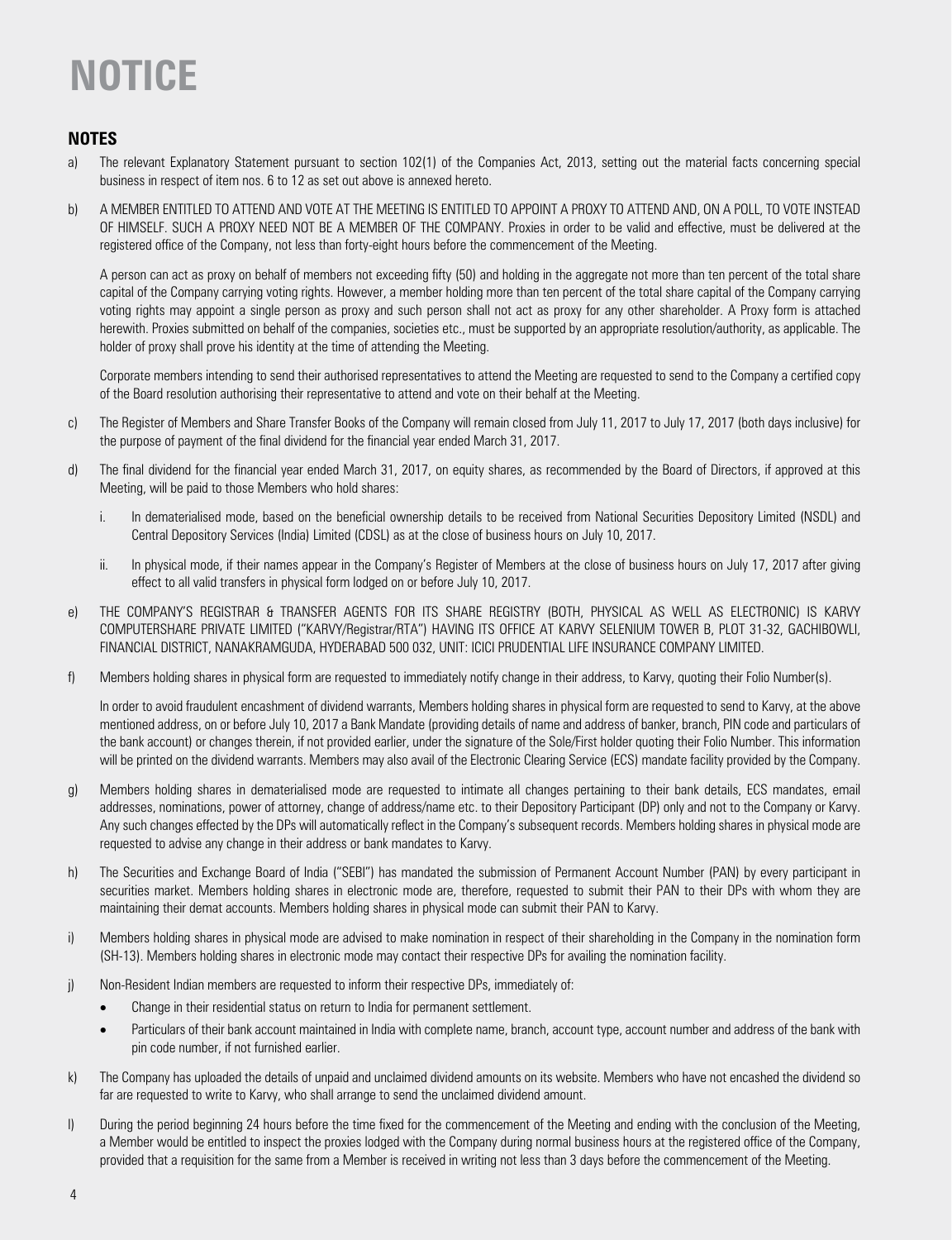

- n) Pursuant to Regulation 36(3) of the Securities and Exchange Board of India (Listing Obligations and Disclosure Requirements) Regulations, 2015, the information about the Directors proposed to be appointed/re-appointed is given in the Annexure I to the Notice.
- o) Members desirous of getting any information about the accounts and/or operations of the Company are requested to write to the Company at least seven days before the date of the Meeting to enable the Company to keep the information ready at the Meeting.
- p) Members who have not registered/updated their e-mail addresses with Karvy, if shares are held in physical mode or with their DPs, if shares are held in electronic mode, are requested to do so for receiving all future communications from the Company including Annual Reports, Notices, Circulars, etc., electronically.
- q) The Annual Report 2016-2017, the Notice of the 17<sup>th</sup> AGM and instructions for e-voting, along with the Attendance slip and Proxy form, are being sent by electronic mode to all members whose email addresses are registered with the Company/Depository Participants, unless a member has requested for a physical copy of the documents. For members who have not registered their email addresses, physical copy of the Abridged Annual Report 2016-2017, along with relevant documents are being sent by the permitted mode.
- r) This Notice and the Annual Report of the Company circulated to the Members of the Company, will be made available on the Company's website at www.iciciprulife.com and on the website of Karvy at https://evoting.karvy.com.
- s) Attendance Registration:
	- Shareholders are requested to tender their attendance slips (annexed to the Notice), along with a valid identity proof such as the PAN card, passport, AADHAR card, at the registration counters at the venue of the AGM and seek registration before entering the Meeting hall.
	- Only bonafide members of the Company whose names appear on the Register of Members/Proxy holders, in possession of valid attendance slips duly filled and signed will be permitted to attend the Meeting. The Company reserves its right to take all steps as may be deemed necessary to restrict non-members from attending the Meeting.
	- In case of joint holders attending the Meeting, only such joint holder who is higher in the order of names will be entitled to vote.
- t) Pursuant to section 108 of the Companies Act, 2013, Rule 20 of the Companies (Management and Administration) Rules, 2014, as amended and Regulation 44 of the SEBI (Listing Obligations and Disclosure Requirements) Regulations, 2015, the Company has provided a facility to Members to exercise their right to vote on the resolutions proposed to be passed at the 17<sup>th</sup> Annual General Meeting (AGM) by electronic means.
	- A person whose name is recorded in the Register of Members or in the Register of Beneficial Owners maintained by the depositories as on July 10, 2017 i.e. the date prior to the commencement of book closure, being the cut-off date only shall be entitled to avail the facility of remote e-voting as well as voting at the AGM.
	- The facility for electronic voting shall also be made available at the AGM and the Members attending the AGM who have not already cast their votes through remote e-voting shall be able to exercise their voting rights at the AGM.
	- The Members who have cast their votes through remote e-voting prior to the AGM may also attend the AGM but shall not be entitled to cast their vote again. However, in case a Member casts his/her vote both by electronic voting at the AGM and by remote e-voting, then voting done through remote e-voting shall be considered and voting done by electronic voting at the AGM will be treated as invalid.
	- The remote e-voting period will commence at 9:00 a.m. IST on Friday, July 14, 2017 and will end at 5:00 p.m. IST on Sunday, July 16, 2017.
	- At the end of the remote e-voting period, the facility shall forthwith be blocked.
	- The Company has appointed Mehta & Mehta, Company Secretaries, as the Scrutinizer, to scrutinize the entire e-voting process in a fair and transparent manner. Ms. Dipti Mehta, Partner, Mehta & Mehta, failing her, Mr. Atul Mehta, will represent Mehta & Mehta, Company Secretaries.

#### **Procedure for remote e-voting**

 The Company has entered into an arrangement with Karvy Computershare Private Limited for facilitating remote e-voting for AGM. The instructions for remote e-voting are as under:

#### **A. In case a Member receives an email of the AGM Notice :**

- i. Launch internet browser by typing the URL: https://evoting.karvy.com.
- ii. Enter the login credentials i.e. User ID and password, provided in the email received from Karvy Computershare Private Limited. However, if you are already registered with Karvy for e-voting, you can use your existing User ID and password for casting your vote.
- iii. After entering these details appropriately, click on "LOGIN".

 $\boldsymbol{C}$ / PRUDENTIAL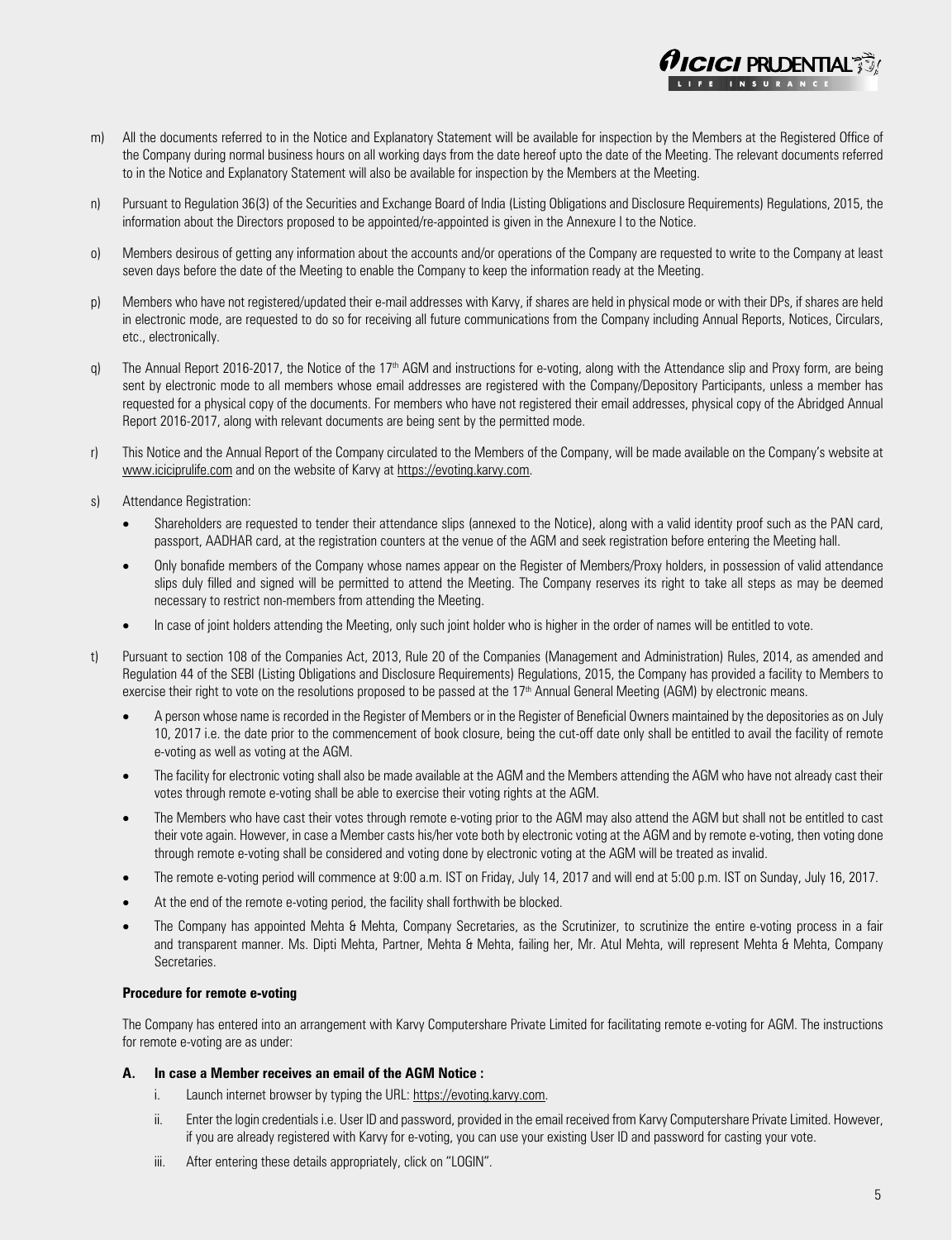- iv. You will now reach password change menu wherein you are required to mandatorily change your password. The new password shall comprise of minimum 8 characters with at least one upper case (A-Z), one lower case (a-z), one numeric value (0-9) and a special character ( $@, #$ ,\$, etc.). The system will prompt you to change your password and update your contact details like mobile number, email ID, etc. on first login. You may also enter a secret question and answer of your choice to retrieve your password in case you forget it. It is strongly recommended that you do not share your password with any other person and that you take utmost care to keep your password confidential.
- v. You need to login again with the new credentials.
- vi. On successful login, the system will prompt you to select the e-voting event.
- vii. Select "EVENT" of ICICI Prudential Life Insurance Company Limited AGM and click on Submit.
- viii. Now you are ready for "e-voting" as "Ballot Form" page opens.
- ix. You may then cast your vote by selecting an appropriate option and click on "Submit". Click on "OK" when prompted.
- x. Upon confirmation, the message 'Vote cast successfully' will be displayed.
- xi. Once you have confirmed your vote on the resolutions, you cannot modify your vote.
- xii. Corporate/Institutional Members (i.e. other than Individuals, HUF, NRI, etc.) are also required to send scanned certified true copy (PDF Format) of the Board Resolution/Authority Letter, etc. together with attested specimen signature(s) of the duly authorised representative(s), to the Scrutinizer at e-mail ID: evoting@mehta-mehta.com with a copy marked to evoting@karvy.com. The scanned image of the above mentioned documents should be in the naming format "Corporate Name EVENT NO."

#### **B. In case a Member receives a physical copy of the AGM Notice by Post:**

i. User ID and initial password as provided by the Company in a separate letter along with this Notice in the below format:

| User Id | <b>Password</b> |
|---------|-----------------|
| -       | -               |

- ii. Please follow all steps from Sr. No. (i) to (xii) as mentioned in (A) above, to cast your vote.
- **C.** In case a person has become the Member of the Company after the dispatch of AGM Notice but on or before the cut-off date i.e. July 10, 2017, may write to Karvy on the email Id: evoting@karvy.com or to Mr Sridhar Balamurli, Contact No. 040-67161563, at Unit: ICICI Prudential Life Insurance Company Limited, Karvy Computershare Private Limited, Karvy Selenium Tower B, Plot 31-32, Gachibowli, Financial District, Nanakramguda, Hyderabad - 500 032, requesting for the User ID and Password. After receipt of the above credentials, please follow all the steps from Sr. No.(i) to (xii) as mentioned in (A) above, to cast the vote.
- **D.** If you have forgotten your password, you can reset your password by using "Forgot Password" available on https://evoting.karvy.com or contact Karvy Computershare Private Limited at toll free no: 1-800-3454-001 or email at evoting@karvy.com.
- **E.** In case of any query pertaining to remote e-voting, please visit Help & FAQ's section of https://evoting.karvy.com.
- **F.** The results of the electronic voting shall be declared to the Stock Exchanges after the AGM. The results along with the Scrutinizer's Report, shall also be placed on the website of the Company and on the website of Karvy Computershare Private Limited, https://evoting.karvy.com.
- **G.** The Results on resolutions shall be declared on or after the Annual General Meeting of the Company and the resolution(s) will be deemed to be passed on the Annual General Meeting date subject to receipt of the requisite number of votes in favour of the resolution(s).

By Order of the Board

**Vyoma Manek** Mumbai Company Secretary May 30, 2017 ACS 20384

#### **Registered Office:**

1089, Appasaheb Marathe Marg Prabhadevi, Mumbai - 400 025 Tel: 022 4039 1600; Fax: 022 2437 6638 investor@iciciprulife.com www.iciciprulife.com CIN: L66010MH2000PLC127837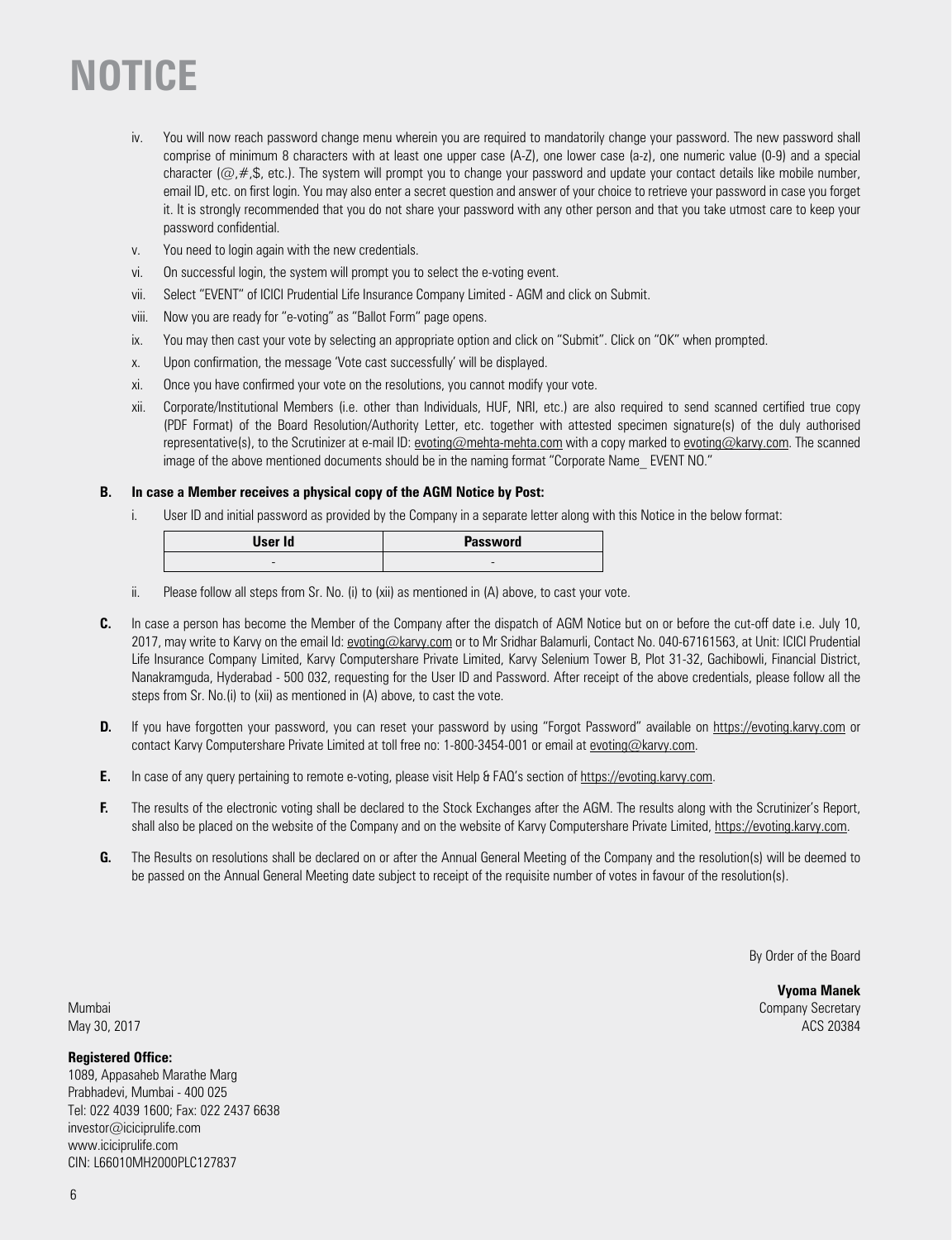

### **Explanatory Statement under Section 102(1) of the Companies Act, 2013**

#### **Item No. 6 – 7**

The Board of Directors vide its resolutions dated June 29, 2016 appointed Mr. M. S. Ramachandran and Mr. Dilip Karnik as Additional Independent Directors of the Company with effect from June 29, 2016 pursuant to section 161 of the Companies Act, 2013.

Mr. M. S. Ramachandran and Mr. Dilip Karnik have given declarations to the Board of Directors of the Company that they meet the criteria of independence as required under section 149 of the Companies Act, 2013. In the opinion of the Board of Directors, each of these Directors fulfil the conditions specified in the Companies Act, 2013 and rules made thereunder for their appointment as Independent Directors of the Company and they are independent of the management. These Directors are not disqualified from being appointed as Directors in terms of section 164 of the Companies Act, 2013.

In terms of section 160 of the Companies Act, 2013, the Company has received notices in writing from members along with a deposit of  $\bar{\tau}$  100,000 each proposing the candidature of Mr. M. S. Ramachandran and Mr. Dilip Karnik to be re-appointed as Independent Directors as per the provisions of sections 149 and 152 the Companies Act, 2013.

Except Mr. M. S. Ramachandran and Mr. Dilip Karnik, being appointees, and their relatives, none of the Directors and Key Managerial Personnel of the Company and their relatives are concerned or interested financially or otherwise, in the resolution set out at item No. 6 and 7.

Pursuant to Regulation 36 of SEBI (Listing Obligation and Disclosure Requirements) Regulations, 2015 and Secretarial Standard 2, issued by the Institute of Company Secretaries of India, please find appended in Annexure II details of the Independent Directors.

Your Directors recommend the resolutions at Item No. 6 and 7 for your approval.

#### **Item No. 8**

The below notes pertain to both Resolution A and B set out in this item.

The Company instituted the Employee Stock Option Scheme 2005 ("ESOS" or the "Scheme") pursuant to the resolution passed by our Board and Shareholders on March 28, 2005 and pursuant to the Scheme, options were granted in six tranches between March 28, 2005 and April 25, 2008. The revision in the scheme was last approved by the Board on April 25, 2017, subject to approval of the Members of the Company.

The revision to the Scheme is in conformity with the Securities Exchange Board of India (Share Based Employee Benefits) Regulations, 2014 ("SEBI SBEB Regulations" or "Regulations"), it is referred herein and shall be regarded as "Revised ESOS" or the "Revised Scheme".

Pursuant to Regulation 6 of the Regulations, your Company seeks your approval for further grant of options to eligible employees as defined in the Revised Scheme. Further information about the Revised Scheme and Scheme is as follows:

#### **a) Brief description of the Scheme**

 The Company has an Employee Stock Option Scheme ("ESOS" or the "Scheme") which was instituted in fiscal 2005. The ESOS aims at achieving the objectives of enhancing employee motivation, to enable employees to participate in the long term growth and financial success of the Company and acts as a retention mechanism, by enabling employee participation in the business as an active stakeholder to usher in an 'owner-manager' culture.

#### **b) Total number of options to be granted**

 The Revised Scheme provides that an aggregate number of shares issued or issuable since March 31, 2016 pursuant to the exercise of any options granted to eligible employees issued pursuant to the Revised Scheme or any other stock option scheme of the Company, shall not exceed 2.64% of the number of shares issued as on March 31, 2016.

#### **c) Identification of classes of employees entitled to participate and be beneficiaries in the Scheme**

 The Revised Scheme allows permanent employees or a director (excluding independent director) of the Company or of a Subsidiary or a Holding Company to participate.

#### **d) Requirements of vesting and period of vesting:**

 The options granted to the participant may vest in one or more tranches as may be decided by the Board Nomination and Remuneration Committee (BNRC), defined in the Scheme and Revised Scheme.

 No option or any part thereof shall vest, if the participant, does not fulfill the vesting criteria as stipulated in the award confirmation, or if the participant's employment is terminated by the Company for cause or if the participant voluntarily terminates employment with the Company.

 If a participant is on deputation, or if subsequent to grant of options, he is deputed or transferred, the vesting and exercise as per the terms of the grant shall continue for such transferred / deputed employee even after the transfer or deputation and the BNRC shall be entitled to specify additional vesting conditions or modify existing conditions in this regard. However, such conditions shall not be determined to the interests of the employee being debuted or transferred.

 If the participant's employment terminates due to death or permanent disability, whole of the options shall immediately vest in the participant's successors, or the participant, as the case maybe. In the event of resignation or termination of the employee, all the options which are granted and yet not vested as on that day shall expire.

 Further, if the participant's employment terminates due to retirement (including pursuant to any early / voluntary retirement scheme), the options shall vest by such period as stipulated in the award confirmation, subject to the participant demonstrating compliance with the Code of Conduct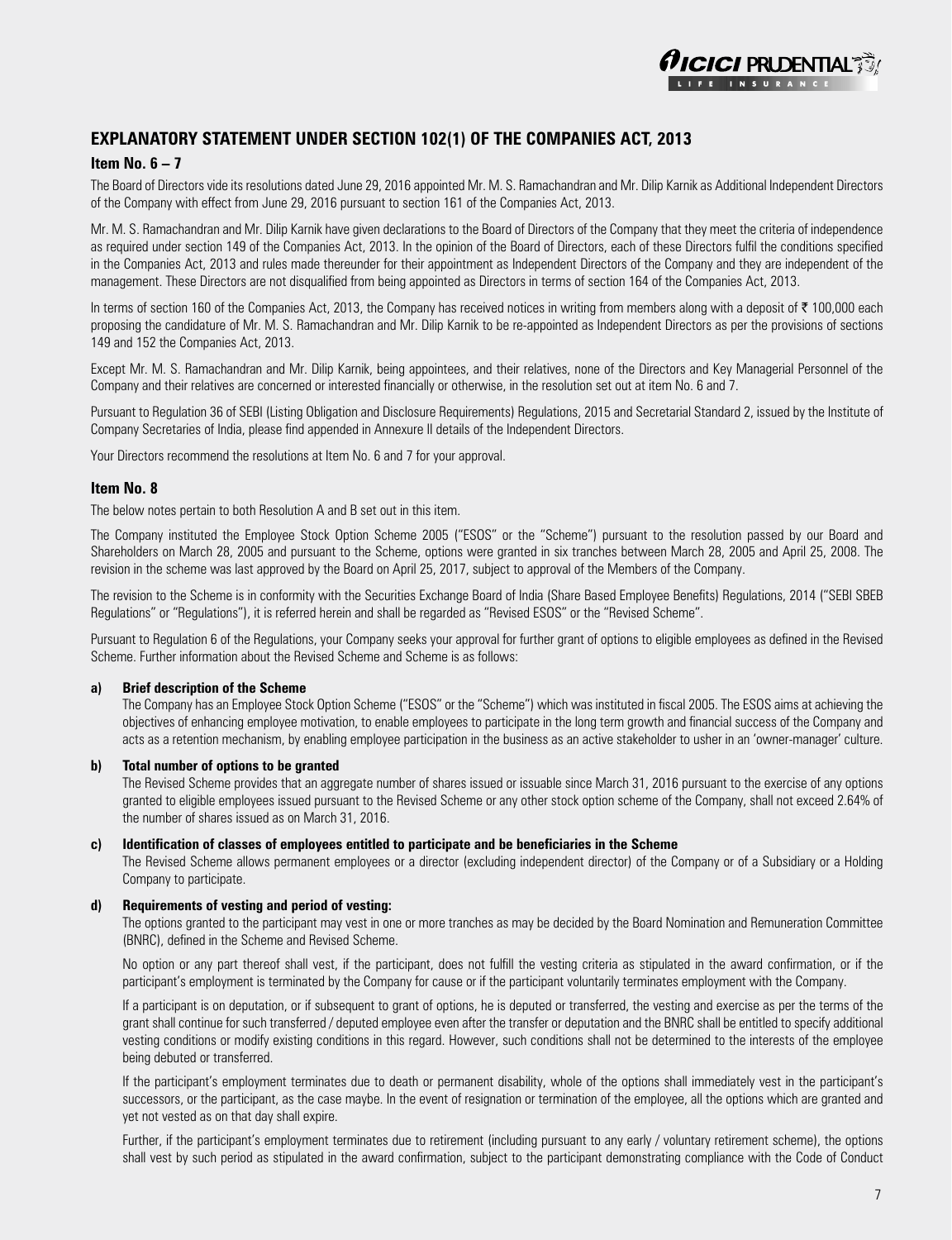including undertaking of continued Good Conduct. Provided however, at the sole discretion of the BNRC, it may allow the whole of the options or part thereof to vest at one time or at various points of time on the expiry of one year from the date of grant of options. Provided however that in the event of death or permanent disability of the participant after retirement but before vesting of options, the whole of the options shall immediately vest in the participant's successors or the participant as the case may be.

#### **e) Maximum period within which the options shall be vested:**

 Subject to the provisions of the Scheme and applicable law and in addition to the other express powers and authorisations conferred by the Scheme, the BNRC shall have full power and authority to prescribe the vesting period and vesting criteria; provided, however, there shall be a minimum period of one year between the grant of options and vesting of options.

#### **f) Exercise price or pricing formula:**

The Exercise Price shall be determined by the BNRC in concurrence with the Board of Directors of the Company on the date the options are granted.

#### **g) Exercise period and the process of Exercise:**

 The Revised Scheme allows the exercise period to commence from the date of vesting and expires on completion of such period not exceeding ten years from the date of vesting of options as may be determined by the BNRC for each grant.

#### **h) The appraisal process for determining the eligibility of employees under the Scheme**

 The BNRC shall have the sole authority to designate any eligible employee as participant. In determining the eligible employee to receive an option as well as in determining the number of options to be granted to a participant, the BNRC may consider, position and responsibilities of the eligible employee, the nature and value to the Company of the eligible employee's services and accomplishments whether direct or indirect, length of service, grade, performance, merit, present and potential contribution and conduct of the eligible employee and such other factors as the BNRC may deem relevant.

#### **i) Maximum number of options to be issued per employee and in aggregate**

 Pursuant to the Revised ESOS, the maximum number of options granted to any eligible employee in a financial year shall not exceed 0.1% of the issued shares of the Company at the time of grant of options. The aggregate number of shares issued or issuable since March 31, 2016 pursuant to the exercise of any options granted to the eligible employees issued pursuant to the Scheme or any other stock option scheme of the Company, shall not exceed 2.64% of the number of shares issued as on March 31, 2016. The Scheme permitted the grant of share options up to 3% of the issued capital of Company.

#### **j) Maximum quantum of benefits to be provided per employee under the Scheme**

 The Maximum quantum of benefits underlying the options issued to an eligible employee shall be equal to difference between the option Exercise Price and the Market Price of the shares on the exercise date.

#### **k) Whether the Scheme is to be implemented and administered directly by the Company or through a trust**

The Scheme was and the Revised Scheme shall be implemented and administered by the Company.

**l) Whether the Scheme involves new issue of shares by the Company or secondary acquisition by the trust or both**  This does not involve new issue of shares.

#### **m) The amount of loan to be provided for implementation of the Scheme by the Company to the trust, its tenure, utilisation, repayment terms, etc**

Not applicable, as the Company does not operate its scheme through trust.

**n) Maximum percentage of secondary acquisition (subject to limits specified under the regulations) that can be made by the trust for the purpose of the Scheme** 

Not applicable, as the Company does not operate its scheme through trust.

#### **o) Disclosure and Accounting Policies**

The Company shall comply with the accounting policies and disclosure requirements prescribed under Regulation 15 of SEBI SBEB Regulations.

#### **p) Method of option valuation**

 As per applicable Accounting Standards, the Company shall use the intrinsic value method for accounting of option charge in the financial statements. Notwithstanding the above, the Company may adopt any other method as may be required under prevailing applicable laws.

#### **q) Declaration (if applicable)**

 In case the Company has opted for Intrinsic Value method for expensing of the benefits of the scheme, the difference between the employee compensation cost so computed and the employee compensation cost that shall have been recognised if it had used the Fair Value, will be disclosed in the Directors' Report and the impact of this difference on profits and on Earnings Per Share ("EPS") of the Company will also be disclosed in the Directors' Report.

 The BNRC shall have all the powers to take necessary decisions for effective implementation of the scheme. Consent of the members is being sought pursuant to Section 62(1)(b) and all other applicable provisions, if any, of the Companies Act, 2013 and as per Regulation 6 of the SEBI SBEB Regulations.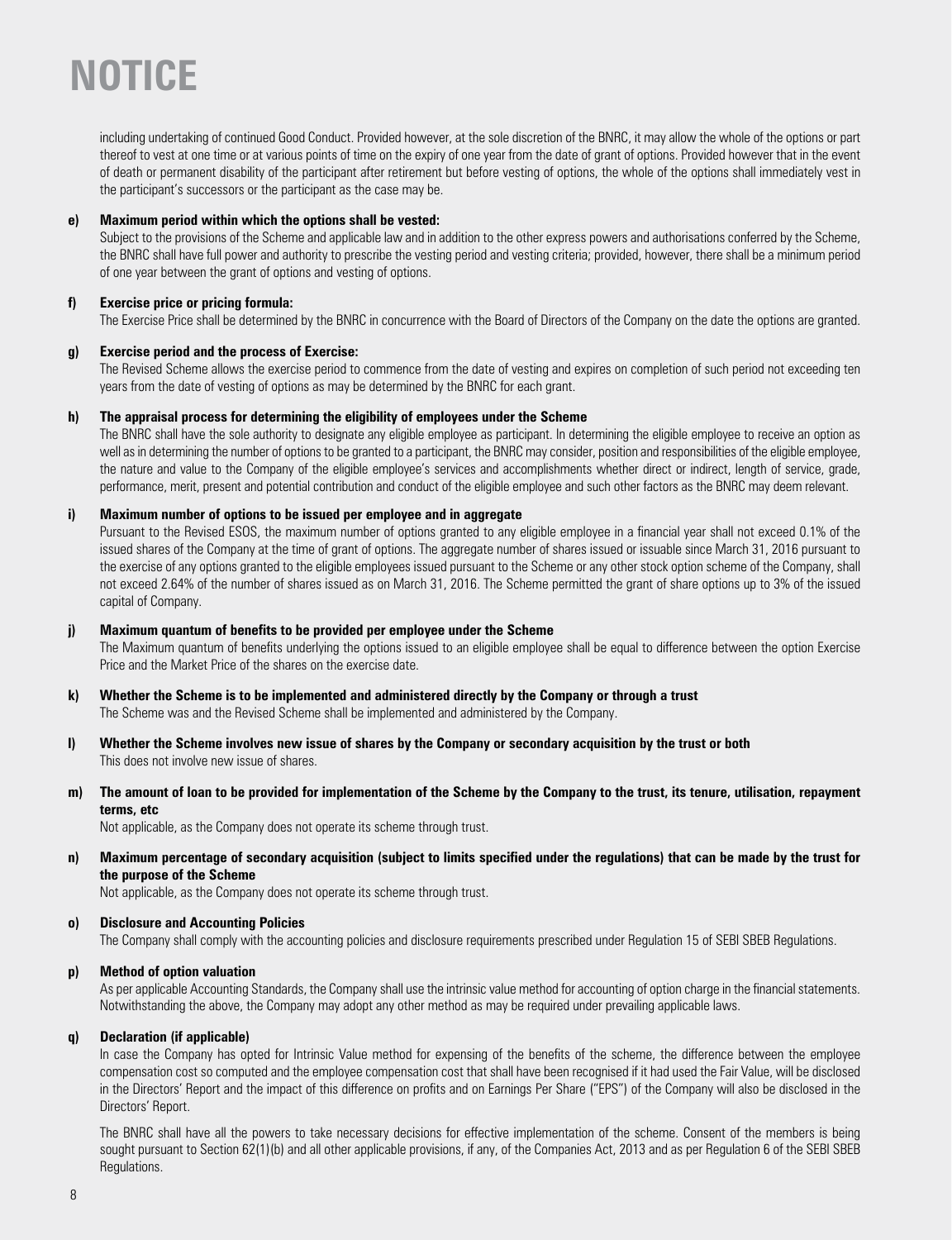Non-Independent Directors and Key Managerial Personnel of the Company and their relatives, are deemed to be concerned or interested in the resolution to the extent of options granted or which would be granted to them under ESOS/Revised ESOS. Save as aforesaid, none of the Directors and any of their relatives, are concerned or interested, financially or otherwise in the resolutions set out at item No. 8 of the notice.

**CICI PRUDENTIAL** 

Your Directors recommend the resolutions at Item No. 8 for your approval.

#### **Item No. 9-11**

The Members at the Annual General Meeting held on June 24, 2016 had approved the revision of remuneration payable to Mr. Sandeep Bakhshi, Managing Director & CEO, Mr. Puneet Nanda, Executive Director and Mr. Sandeep Batra, Executive Director, subject to the approval of Insurance Regulatory & Development Authority of India (IRDAI).

The remuneration of all employees including Managing Directors and Whole-time Directors is subject to annual revision as per the Compensation & Benefits Policy. The Board (on the basis of the recommendation of the Board Nomination & Remuneration Committee) at its Meeting held on April 25, 2017 had recommended revision in the remuneration payable to Mr. Sandeep Bakhshi, Mr. Puneet Nanda and Mr. Sandeep Batra effective April 1, 2017 as per the details given below:

#### **Mr. Sandeep Bakhshi-Remuneration FY2018**

|                                               |           | <b>Current salary (<math>\overline{\zeta}</math>)</b> | Proposed salary (₹) |            |  |
|-----------------------------------------------|-----------|-------------------------------------------------------|---------------------|------------|--|
| Pay details                                   | Per month | Per Annum                                             | Per month           | Per Annum  |  |
| Basic                                         | .655.890  | 19,870,680                                            | 1,904,270           | 22,851,240 |  |
| Retirals (PF, gratuity)                       | 336.642   | 4.039.709                                             | 387.138             | 4,645,657  |  |
| Supp. allowance                               | 1,134,663 | 13,615,955                                            | 1,304,867           | 15,658,399 |  |
| Fixed Pay                                     | 3,127,195 | 37,526,345                                            | 3,596,275           | 43,155,296 |  |
| Target bonus (70% of basic $+$ supplementary) | ,953,387  | 23,440,645                                            | 2,246,396           | 26,956,747 |  |
| Total pay                                     | 5,080,582 | 60,966,989                                            | 5,842,670           | 70,112,044 |  |

This amounted to 15% increase on fixed pay (15% increase on basic).

#### **Mr. Puneet Nanda-Remuneration FY2018**

| Pay details                                      | <b>Current salary (<math>\overline{\zeta}</math>)</b> |            | <b>Proposed salary <math>(\bar{\zeta})</math></b> |            |
|--------------------------------------------------|-------------------------------------------------------|------------|---------------------------------------------------|------------|
|                                                  | Per month                                             | Per Annum  | Per month                                         | Per Annum  |
| Basic                                            | 931,470                                               | 11,177,640 | 1,071,190                                         | 12,854,280 |
| Retirals (PF, gratuity)                          | 189.368                                               | 2.272.414  | 217.773                                           | 2,613,275  |
| Supp. Allowance (70% of basic $+$ supplementary) | 955.922                                               | 11.471.064 | 1,128,723                                         | 13,544,672 |
| <b>Fixed Pay</b>                                 | 2,076,760                                             | 24,921,119 | 2.417.686                                         | 29,012,228 |
| Target bonus                                     | 1,321,174                                             | 15,854,093 | 1,539,939                                         | 18,479,267 |
| Total pay                                        | 3,397,934                                             | 40,775,212 | 3,957,625                                         | 47,491,494 |

This amounted to 15% increase on fixed pay (15% increase in basic).

#### **Mr. Sandeep Batra-Remuneration FY2018**

| Pay details             | <b>Current salary (<math>\overline{z}</math>)</b> |            | <b>Proposed salary <math>(\bar{z})</math></b> |            |
|-------------------------|---------------------------------------------------|------------|-----------------------------------------------|------------|
|                         | Per month                                         | Per Annum  | Per month                                     | Per Annum  |
| Basic                   | 728.540                                           | 8.742.480  | 815,960                                       | 9,791,520  |
| Retirals (PF, gratuity) | 148,112                                           | 1,777,346  | 165,885                                       | 1,990,616  |
| Supp. Allowance         | 1,081,776                                         | 12,981,313 | 1,241,007                                     | 14,892,081 |
| <b>Fixed Pay</b>        | 1,958,428                                         | 23,501,139 | 2,222,851                                     | 26,674,217 |
| Target bonus            | 1,267,221                                         | 15,206,655 | 1,439,877                                     | 17,278,521 |
| Total pay               | 3,225,650                                         | 38,707,794 | 3,662,728                                     | 43,952,738 |

This amounted to 12% increase on fixed pay (12% increase in basic)

#### **Employee Stock Options FY2017:**

| <b>Name &amp; Designation</b>                | Number of stock options of ICICI Bank under ICICI Bank Employees Stock |
|----------------------------------------------|------------------------------------------------------------------------|
|                                              | Options Scheme - 2000 in line with ICICI Group norms (ICICI Bank ESOS) |
| Mr. Sandeep Bakhshi, Managing Director & CEO | 612.500                                                                |
| Mr. Puneet Nanda, Executive Director         | 245.000                                                                |
| Mr. Sandeep Batra, Executive Director        | 183.750                                                                |

The vesting schedule of the ICICI Bank ESOS was over three years, in the proportion of 30:30:40.

The Board Nomination and Remuneration Committee (BNRC) and the Board based on the recommendation of the BNRC revised the Compensation & Benefits Policy applicable to Whole time Directors (WTDs), Key Managerial Personnel (KMP), Senior Managerial Personnel (SMP) and other employees, where benefits of Group Health and Insurance and Domiciliary medical expenses was extended to retiring employees (post retiral benefits) as per the eligibility limits defined in the Compensation & Benefits Policy.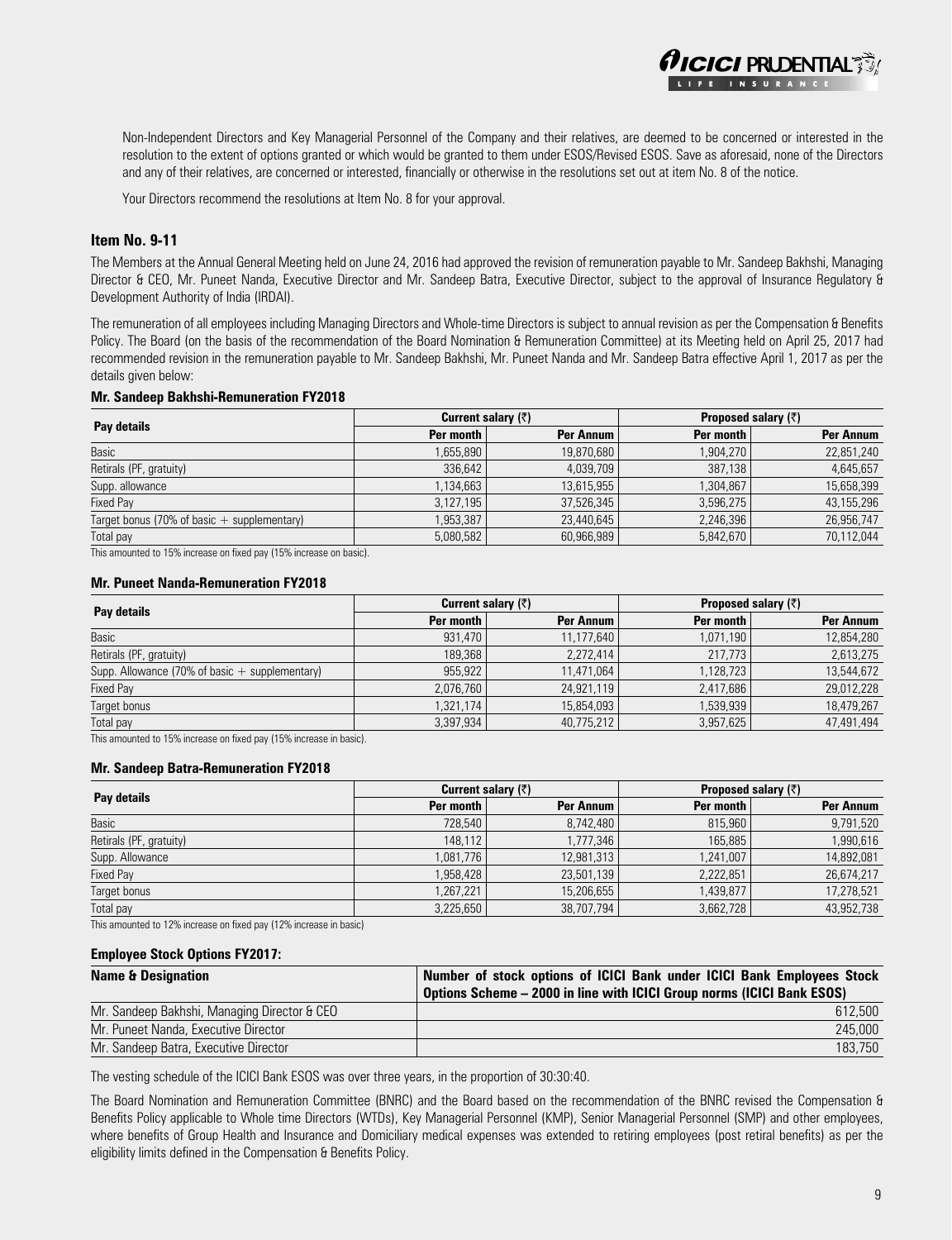#### **Group Health and Insurance:** Hospital coverage for Self and Spouse till life

•  $\bar{\tau}$  1,200,000/- per annum and floater of  $\bar{\tau}$  3,600,000/- in a block of 3 years

**Domiciliary Medical Expense:** Reimbursement of medical expenses incurred by employees & their dependent family members subject to limits based on their grade/level

• MD and CEO:  $\bar{\tau}$  150,000/- per annum

The Company has a Company Car and Soft Furnishing policy where, on cessation of service, employees are required to buy-back the car and soft furnishings at written down value. On retirement, the book value of the car would be taken as zero value and perquisite tax as well as any other taxes as maybe applicable would be payable by the employee.

Additionally, in line with ICICI Group norms the eligibility limit for the Interest subsidy scheme for home loans for the Managing Director & CEO was revised from  $\overline{\mathfrak{r}}30$  million up to  $\overline{\mathfrak{r}}80$  million.

The Company's approach to compensation is intended to drive meritocracy within the framework of prudent risk management, in accordance with the IRDAI Guidelines on remuneration for executive Directors. The structure of remuneration for whole-time directors seeks to ensure that fixed pay is reasonable, taking into account all relevant factors, and remuneration outcomes are reflective of risk outcomes and sensitive to the time horizon of the risk.

The approval of Members is therefore, sought for the revision in remuneration payable to Mr. Sandeep Bakhshi, Mr. Puneet Nanda and Mr. Sandeep Batra subject to the approval of Insurance Regulatory & Development Authority of India (IRDAI).

The Company being governed by the Insurance Act 1938 as well as IRDAI guidelines is subject to stringent regulatory framework whereby any benefit conferred whether in monetary or non-monetary form would be subject to approval of IRDAI. The Company accordingly seeks the approval of IRDAI as and when the Board recommends increments, allowances, performance bonus, stock options and any other remuneration component approved by the Board of Directors and the shareholders of the Company.

Except, Mr. Sandeep Bakhshi, Mr. Puneet Nanda and Mr. Sandeep Batra, none of the Directors and Key Managerial Personnel of the Company and their relatives are concerned or interested financially or otherwise, in the resolutions set out at item No. 9, 10 and 11.

Pursuant to Secretarial Standard 2, issued by the Institute of Company Secretaries of India, please find appended in Annexure I, details of the non-Independent Directors.

Your Directors recommend the resolutions at item no. 9, 10 and 11 for your approval.

#### **Item No. 12**

The IRDAI Guidelines issued on August 5, 2016 enabled payment of profit related commission to non-executive Directors (NEDs) subject to the approval of the Board and Members of the Company.

The Board of Directors at their Meeting held on October 25, 2016 (based on the recommendations of the Board Nomination and Remuneration Committee) approved the payment of profit related commission to NEDs, except nominee Directors.

Approval of the Members is sought subject to availability of net profits at the end of each financial year for payment of commission upto  $\bar{\tau}$  750,000 every year to each NEDs of the Company in proportion with their tenure, other than nominee Director(s), for each year effective from financial year ended March 31, 2017. The total commission payable shall be within the limits as prescribed under Section 197 of the Companies Act, 2013 and shall not exceed one percent of the net profits of the Company computed in accordance with the manner laid down in Section 198 of the Companies Act, 2013.

Except, all the NEDs (other than the non-executive nominee Directors) of the Company and their relatives, none of the other Directors, Key Managerial Personnel of the Company and their relatives are in any way concerned or interested, financially or otherwise in the resolution set out at Item No. 12.

Pursuant to Secretarial Standard 2, issued by the Institute of Company Secretaries of India, please find appended in Annexure II, details of the Independent Directors.

Your Directors recommend the resolutions at Item No. 12 for your approval.

By Order of the Board

**Vyoma Manek** Mumbai Company Secretary May 30, 2017 ACS 20384

#### **Registered Office:**

1089, Appasaheb Marathe Marg Prabhadevi, Mumbai - 400 025 Tel: 022 4039 1600; Fax: 022 2437 6638 investor@iciciprulife.com www.iciciprulife.com CIN: L66010MH2000PLC127837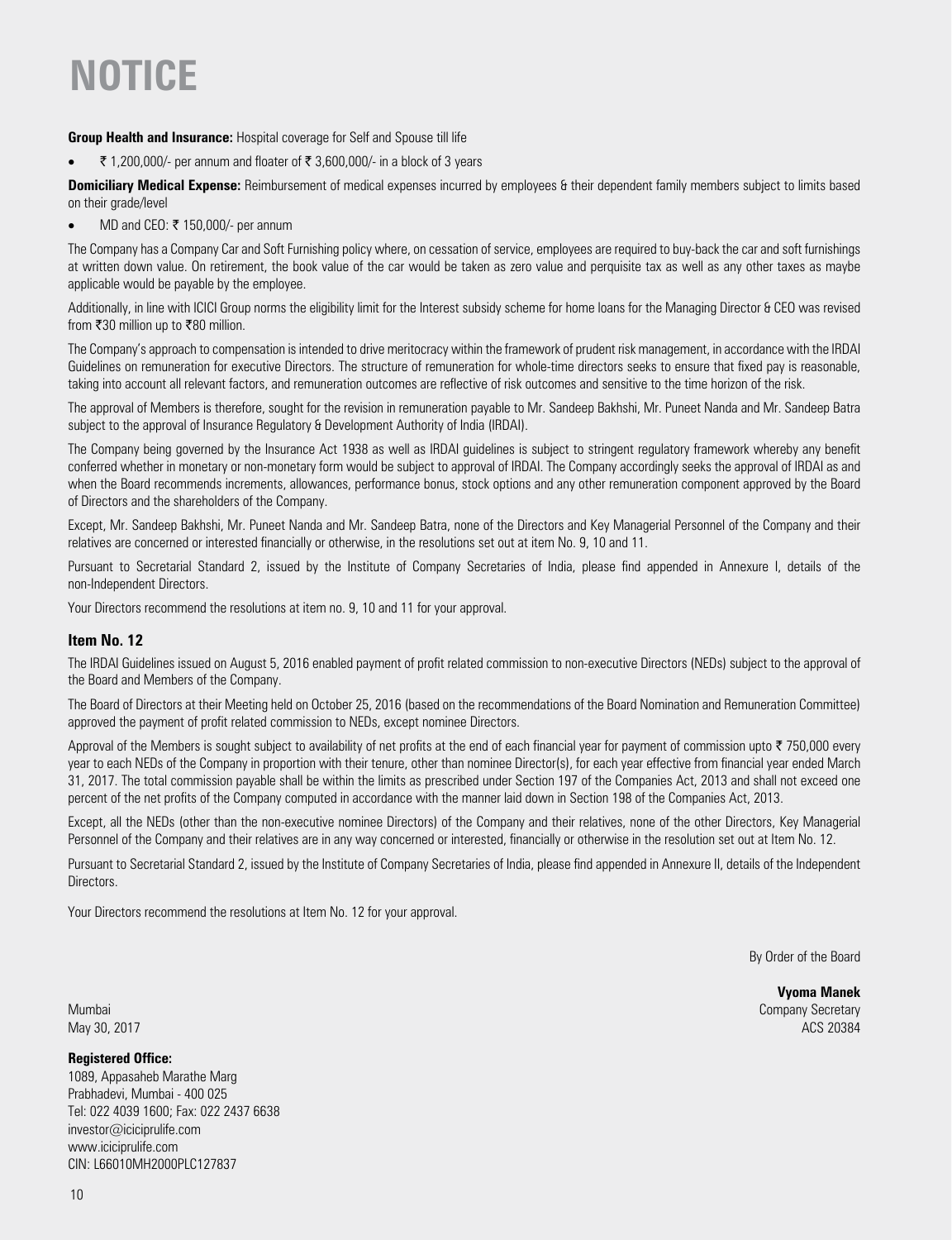

# **ANNEXURE I TO ITEM NO 3, 4, 9, 10 and 11 OF THE NOTICE**

| Name                                        | <b>Mr. Adrian Thomas O' Connor</b>           | Mr. N.S. Kannan                                                                                |
|---------------------------------------------|----------------------------------------------|------------------------------------------------------------------------------------------------|
| Age                                         | 58 years                                     | 51 years                                                                                       |
| <b>Qualification</b>                        | Fellow of the Institute of Actuaries &       | Bachelor of Engineering (Honours)-REC, Trichy, Post Graduate Diploma in                        |
|                                             | Fellow of the Society of Actuaries           | Management - IIM Bangalore, Chartered Financial Analyst - ICFAI                                |
| <b>Experience</b>                           | Mr. Adrian O'Connor has been with the        | Mr. N. S. Kannan is Executive Director of ICICI Bank. His responsibilities include             |
|                                             | Prudential Corporation Asia for over 9 Years | Finance, Treasury, Corporate Legal, Operations, Risk Management, Secretarial,                  |
|                                             | and in his current role as Chief Financial   | Corporate Communications, Corporate Branding and Strategic Solutions Group.                    |
|                                             | Officer since September, 2008. He is also    | He also has the responsibility for day-to-day administration of the Compliance                 |
|                                             | a member of prudential Corporation Asia's    | and Internal Audit functions. Additionally, the President of ICICI Foundation for              |
|                                             | Board of Directors.                          | Inclusive Growth also reports to Mr. Kannan.                                                   |
|                                             | Adrian has more than 30 years in             | Mr. Kannan has been with the ICICI group for over 25 years. He joined the group                |
|                                             | experience in the life insurance industry    | as a project officer. During his tenure at the ICICI group, he also handled Project            |
|                                             | globally, having worked for lengthy periods  | Finance, Infrastructure Finance, Structured Finance and Treasury functions. Mr.                |
|                                             | in Europe, USA, and Asia. Prior to his       | Kannan was Executive Director & CFO of ICICI Bank from May 1, 2009 to October                  |
|                                             | appointment at Prudential, he was Senior     | 25, 2013. Prior to this, he was Executive Director of ICICI Prudential Life Insurance          |
|                                             | Vice President and chief Actuary of New      | Company. Before his tenure at ICICI Prudential Life Insurance Company, Mr.                     |
|                                             | York Life International.                     | Kannan was the Chief Financial Officer and Treasurer of ICICI Bank.                            |
|                                             | He has also held senior management           | Mr. Kannan is a postgraduate in management from the Indian Institute of                        |
|                                             | positions at AIG including Chief Financial   | Management, Bangalore with a gold medal for best all-round performance. He                     |
|                                             | Officer of their Worldwide Accident and      | is also a Chartered Financial Analyst from the Institute of Chartered Financial                |
|                                             | Health Business and a number of actuarial    | Analysts of India and an Honours graduate in Mechanical Engineering from National              |
|                                             | roles. Adrian began his career in 1981 as    | Institute of Technology (formerly Regional Engineering College), Tiruchirappalli.              |
|                                             | an Actuary with Eagle Star in Ireland and    | In 2015, Mr. Kannan was inducted as a member of the CFO Hall of Fame by                        |
|                                             | Subsequently spent more than 10 years        | CFO India publication for an exemplary career and contribution to the world                    |
|                                             | with Norwich Union Life (Ireland) as head    | of finance. In 2013, he was voted the Best CFO in India in a poll conducted                    |
|                                             | of their finance, actuarial and secretarial  | by Finance Asia. In 2012 & 2013, he was awarded the Best CFO in the Indian                     |
|                                             | functions.                                   | banking/financial services sector at the CNBC TV 18 CFO Awards.                                |
| Date of first appointment on the Board      | July 23, 2008                                | May 1, 2009                                                                                    |
| Details of remuneration sought to be paid   | Nil                                          | Nil                                                                                            |
| <b>Remuneration last drawn</b>              |                                              |                                                                                                |
| (during the year)                           | Nil                                          | Nil                                                                                            |
| <b>Shareholding in the Company</b>          | Nil                                          | Nil                                                                                            |
| <b>Relationship with other Directors,</b>   | None                                         | None                                                                                           |
| <b>Manager and other Key Mangerial</b>      |                                              |                                                                                                |
| <b>Personnel of the Company</b>             |                                              |                                                                                                |
| <b>No of Board Meetings attended during</b> |                                              |                                                                                                |
| the year<br><b>Other Directorship</b>       | 4<br>Nil                                     | 5<br>- ICICI Bank Limited                                                                      |
| (Includes directorship in public, private   |                                              |                                                                                                |
| and foreign companies and insurance         |                                              | - ICICI Securities Primary Dealership Limited                                                  |
| corporations)                               |                                              | - ICICI Prudential Asset Management Company Limited                                            |
|                                             |                                              | - ICICI Lombard General Insurance Company Limited                                              |
|                                             |                                              | - ICICI Bank Canada                                                                            |
|                                             |                                              | - ICICI Bank UK PLC                                                                            |
| Chairmanship/ Membership of the             | Nil                                          | <b>ICICI Bank Limited</b>                                                                      |
| <b>Committees of other Companies in</b>     |                                              | - Asset Liability Management Committee                                                         |
| which position of Director is held          |                                              | - Committee of Executive Directors                                                             |
|                                             |                                              | - Committee for Identification of wilful defaulters/non-cooperative borrowers                  |
|                                             |                                              | - Stakeholders Relationship Committee                                                          |
|                                             |                                              | - Committee of Senior Management                                                               |
|                                             |                                              | - Executive Investment Committee                                                               |
|                                             |                                              | <b>ICICI Securities Primary Dealership Limited</b>                                             |
|                                             |                                              | - Audit Committee                                                                              |
|                                             |                                              | - Nomination and Remuneration Committee                                                        |
|                                             |                                              | <b>ICICI Lombard General Insurance Company Limited</b>                                         |
|                                             |                                              | - Investment Committee                                                                         |
|                                             |                                              | <b>ICICI Prudential Asset Management Company Limited</b><br>- Committee of Directors, Chairman |
|                                             |                                              | - Corporate Social Responsibility Committee, Chairman                                          |
|                                             |                                              | - Investment Committee                                                                         |
|                                             |                                              | <b>ICICI Bank UK PLC</b>                                                                       |
|                                             |                                              | - Board Governance Committee                                                                   |
|                                             |                                              | - Board Risk Committee                                                                         |
|                                             |                                              | <b>ICICI Bank Canada</b>                                                                       |
|                                             |                                              | - Audit Committee                                                                              |
|                                             |                                              |                                                                                                |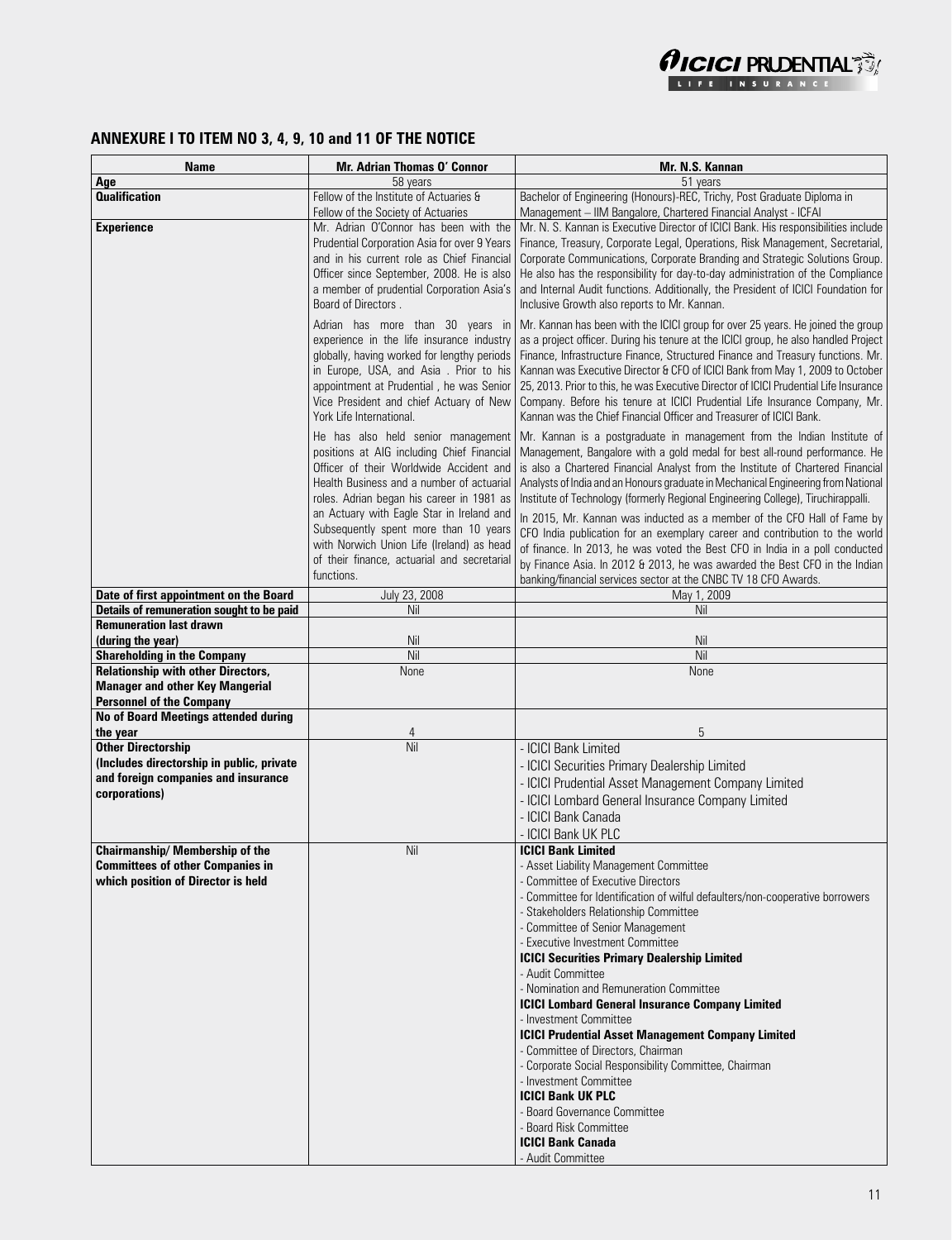# **ANNEXURE I TO ITEM NO 3, 4, 9, 10 and 11 OF THE NOTICE**

| <b>Name</b>                                                                                                                    | Mr. Sandeep Bakshi                                                                                                                                                                    | <b>Mr. Puneet Nanda</b>                                                                                                                                                                                                                     | Mr. Sandeep Batra                                                                                                                                                                              |  |
|--------------------------------------------------------------------------------------------------------------------------------|---------------------------------------------------------------------------------------------------------------------------------------------------------------------------------------|---------------------------------------------------------------------------------------------------------------------------------------------------------------------------------------------------------------------------------------------|------------------------------------------------------------------------------------------------------------------------------------------------------------------------------------------------|--|
| Age                                                                                                                            | 57 years                                                                                                                                                                              | 48 years                                                                                                                                                                                                                                    | 51 years                                                                                                                                                                                       |  |
| <b>Qualification</b>                                                                                                           | BE(Mech), PGDM                                                                                                                                                                        | BE, PGDM(IIM, Lucknow)                                                                                                                                                                                                                      | B.Com, F.C.A., A.C.S                                                                                                                                                                           |  |
| <b>Experience</b>                                                                                                              | Mr. Sandeep Bakhshi joined ICICI Group<br>in 1986 in the project financing group of<br>ICICI Bank, Corporate banking.                                                                 | Puneet Nanda is 'Executive Director -<br>Business' on the Board of ICICI Prudential<br>Life Insurance Company Limited.                                                                                                                      | Mr. Sandeep Batra has been working<br>with ICICI group for the last 17 years.<br>He has been a founder member of the<br>ICICI Prudential Life team and worked                                  |  |
|                                                                                                                                | In March 2002, he was appointed as the<br>Managing Director & CEO of ICICI Lombard<br>General Insurance Company Limited,<br>a 74:26 joint venture of ICICI Bank and<br>Fairfax Group. | He has been with the company since<br>inception and currently heads the<br>Business Center of the company. In<br>addition to being responsible for Sales &<br>Distribution, the functions he oversees<br>include Brand & Marketing, Product | with the company as the CFO till<br>2006, after which he moved to ICICI<br>Bank as group compliance officer. He<br>joined back ICICI Prudential Life as<br>Executive Director in January 2014. |  |
|                                                                                                                                | In May 2009, he was appointed as the<br>Deputy Managing Director of the ICICI<br>Bank, where he was responsible for<br>Wholesale Banking and SME.                                     | Design & Management, Customer Service<br>& Operations, Claims & Underwriting and<br>Information Technology. Prior to this<br>role, he was the 'Executive Director -                                                                         | His current role encompasses the<br>functions of Investments, Actuarial,<br>Finance,<br>and Risk & Compliance.<br>Recently he led the team which<br>completed India's 1st Insurance IPO.       |  |
|                                                                                                                                | He has joined ICICI Prudential Life<br>Insurance Co. Ltd as the Managing<br>Director & CEO w.e.f. August 1, 2010.                                                                     | Corporate Center' of the Company.<br>His experience spans more than two<br>decades in financial services having                                                                                                                             | He has a total work experience of 29<br>years across financial services and<br>manufacturing companies.                                                                                        |  |
|                                                                                                                                | Mr. Sandeep Bakhshi is an engineer from<br>Punjab Engineering College, Chandigarh<br>and holds a post-graduate degree                                                                 | worked in ICICI Securities and J.P.<br>Morgan prior to joining ICICI Prudential<br>Life Insurance Company Ltd.                                                                                                                              |                                                                                                                                                                                                |  |
|                                                                                                                                | in management from Xavier Labour<br>Relations Institute, Jamshedpur.                                                                                                                  | He is an engineer by qualification and has<br>also completed his Post Graduate Diploma<br>in Management (MBA) from Indian<br>Institute of Management, Lucknow.                                                                              |                                                                                                                                                                                                |  |
| Date of first appointment on the<br><b>Board</b>                                                                               | August 1, 2010                                                                                                                                                                        | August 1, 2010                                                                                                                                                                                                                              | January 1, 2014                                                                                                                                                                                |  |
| <b>Details of remuneration sought to</b><br>be paid                                                                            | Refer to the Resolution and Explanatory Statements for Item Nos. 9 to 11                                                                                                              |                                                                                                                                                                                                                                             |                                                                                                                                                                                                |  |
| <b>Remuneration last drawn</b><br>(during the year)                                                                            |                                                                                                                                                                                       |                                                                                                                                                                                                                                             |                                                                                                                                                                                                |  |
| <b>Shareholding in the Company</b>                                                                                             | 48 shares                                                                                                                                                                             | 347,500 shares                                                                                                                                                                                                                              | 30,000 shares                                                                                                                                                                                  |  |
| <b>Relationship with other Directors,</b><br><b>Manager and other Key Mangerial</b><br><b>Personnel of the Company</b>         | None                                                                                                                                                                                  | None                                                                                                                                                                                                                                        | None                                                                                                                                                                                           |  |
| <b>No of Board Meetings attended</b><br>during the year                                                                        | 6                                                                                                                                                                                     | 6                                                                                                                                                                                                                                           | 6                                                                                                                                                                                              |  |
| <b>Other Directorship (Includes</b><br>directorship in public, private and<br>foreign companies and insurance<br>corporations) | <b>ICICI Prudential Pension Funds</b><br>Management Company Limited                                                                                                                   | - ICICI Prudential Pension Funds<br>Management Company Limited                                                                                                                                                                              | - ICICI Prudential Pension Funds<br>Management Company Limited<br><b>ICICI Prudential Trust Limited</b><br>- Cheryl Advisory Private Limited                                                   |  |
| Chairmanship/ Membership of the<br><b>Committees of other Companies</b><br>in which position of Director is held               | Nil                                                                                                                                                                                   | Nil                                                                                                                                                                                                                                         | <b>ICICI Prudential Pension Funds</b><br><b>Management Co. Ltd</b><br>Board Nomination & Remuneration<br>Committee<br>Board Risk Management & Audit<br>Committee                               |  |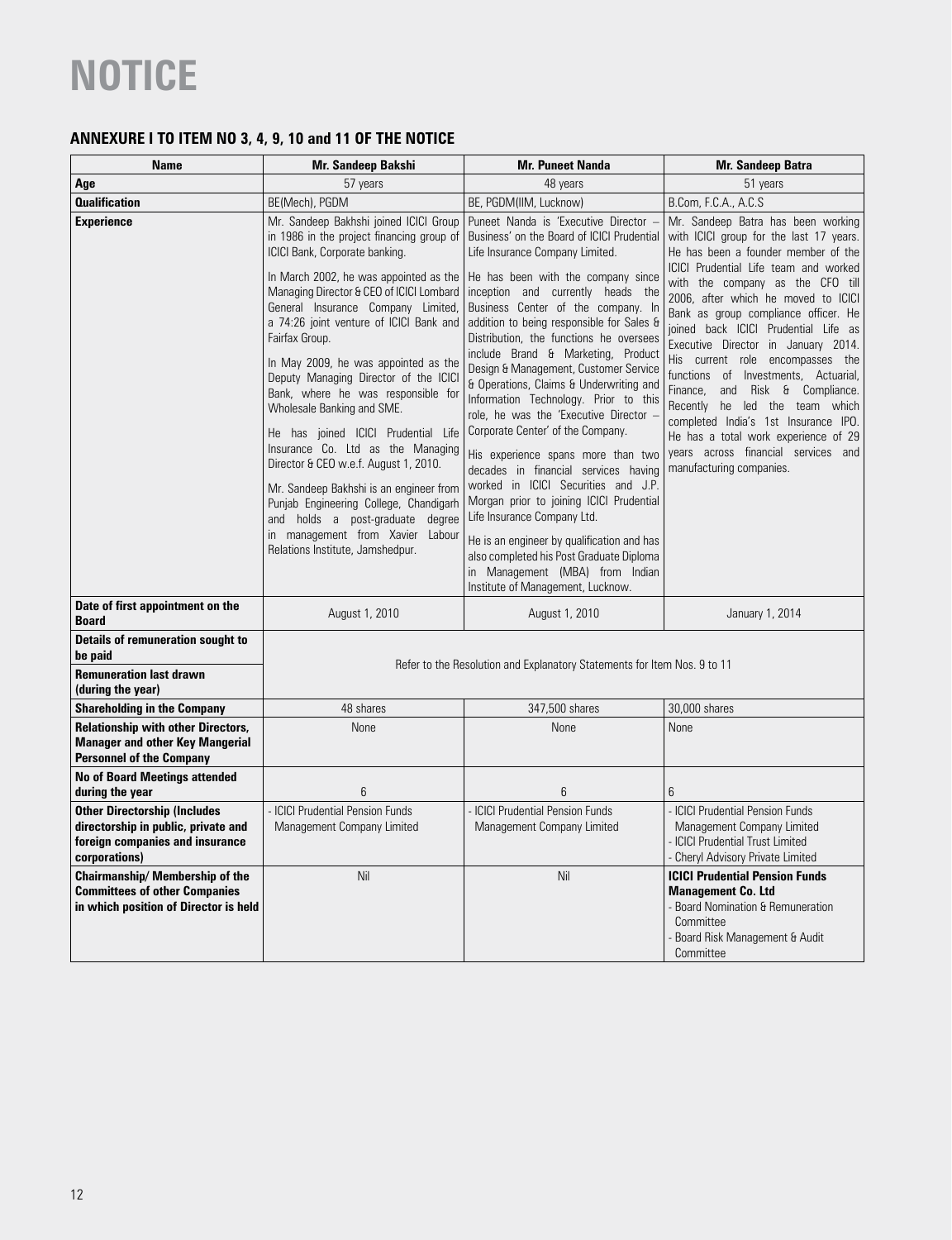

### **ANNEXURE II TO ITEM NO 12 OF THE NOTICE**

| Name                                                                                                                | Ms. Rama Bijapurkar                                                                                                                                                                                                                                                                                                                                                                                                                                                                                                                                                                                                                                                                                                                                                                                                                                                  | <b>Mr. Vinod Kumar Dhall</b>                                                                                                                                                                                                                                                                                                                                                                                                                                                                                                                                                                                                                                                                                                                                                                                                                                                                                                                                                                                                                                                                                                                                                                       | Prof. Marti G. Subrahmanyam                                                                                                                                                                                                                                                       |
|---------------------------------------------------------------------------------------------------------------------|----------------------------------------------------------------------------------------------------------------------------------------------------------------------------------------------------------------------------------------------------------------------------------------------------------------------------------------------------------------------------------------------------------------------------------------------------------------------------------------------------------------------------------------------------------------------------------------------------------------------------------------------------------------------------------------------------------------------------------------------------------------------------------------------------------------------------------------------------------------------|----------------------------------------------------------------------------------------------------------------------------------------------------------------------------------------------------------------------------------------------------------------------------------------------------------------------------------------------------------------------------------------------------------------------------------------------------------------------------------------------------------------------------------------------------------------------------------------------------------------------------------------------------------------------------------------------------------------------------------------------------------------------------------------------------------------------------------------------------------------------------------------------------------------------------------------------------------------------------------------------------------------------------------------------------------------------------------------------------------------------------------------------------------------------------------------------------|-----------------------------------------------------------------------------------------------------------------------------------------------------------------------------------------------------------------------------------------------------------------------------------|
| Age / Date of Birth                                                                                                 | 60 years                                                                                                                                                                                                                                                                                                                                                                                                                                                                                                                                                                                                                                                                                                                                                                                                                                                             | 73 years                                                                                                                                                                                                                                                                                                                                                                                                                                                                                                                                                                                                                                                                                                                                                                                                                                                                                                                                                                                                                                                                                                                                                                                           | 70 years                                                                                                                                                                                                                                                                          |
| <b>Qualification</b>                                                                                                | Post Graduate<br>B.Sc(Hon.),<br>Diploma<br>in<br>Management (Recognised as equivalent to an<br>MBA by Govt. of India)                                                                                                                                                                                                                                                                                                                                                                                                                                                                                                                                                                                                                                                                                                                                                | LLB (Delhi University) M. Sc (Allahabad University)                                                                                                                                                                                                                                                                                                                                                                                                                                                                                                                                                                                                                                                                                                                                                                                                                                                                                                                                                                                                                                                                                                                                                | B. Tech. (IITM), P. G. Dip. (IIMA),<br>Ph. D. (MIT)                                                                                                                                                                                                                               |
| <b>Experience</b>                                                                                                   | Has over 38 years of experience in market<br>research, market strategy and management<br>consulting, over 30 years with reputed<br>organisations like Mckinsey & Co. and MARG<br>Marketing and Research Group (now AC<br>Nielson India) and 16 years of independent<br>practice. She is widely published and well<br>respected in her field. She has extensive board<br>experience with listed and unlisted companies<br>as a Independent Director, and has served on<br>several financial services boards including Axis<br>Bank, CRISIL, Mahindra Financial, ICICI Prulife<br>etc. Also serves on the Governing Council of<br>Banking Codes & Standards Boards of India,<br>Information Bureau, and is a member of the<br>Eminent Person Advisory Group the Competition<br>Commission of India, Board. Visiting Faculty at<br>IIM Ahmedabad for the past 26 years. | Mr. Vinod Dhall entered the Indian Administrative Service<br>in 1966 and retired as Secretary, Government of India.<br>Subsequently, he was Member and acting Chairman of the<br>Competition Commission of India for about 5 years till he<br>resigned from the position in July, 2008.<br>During his career, he specialised in the fields of Corporate<br>Affairs, Industry, Commerce and Finance, in which his<br>total experience has been for about 27 years. This includes<br>previous experience of the insurance sector, regulatory<br>experience, experience as Chairman/Member of Board<br>of Directors of insurance companies/ banks/development<br>banks/financial institutions/Joint Sector undertakings and<br>international experience. Mr Dhall has handled matters like<br>Insurance, Corporate Governance, Competition Law and<br>Policy, Industrial Development and Investment Promotion,<br>Industrial Financing, Corporate Law Reforms, and Economic<br>Regulation. He also had direct management experience as<br>CEO of PSUs. Currently, Mr Dhall has set up a law practice,<br>specialising in Competition law. He also advises/lectures on<br>corporate governance issues. | Charles E. Merrill Professor of<br>Finance and Economics. Stern<br>School of Business, New York.<br>University<br>Teacher and Researcher in<br>Finance for over 40 years.                                                                                                         |
| Date of first appointment on the Board                                                                              | January 17, 2008                                                                                                                                                                                                                                                                                                                                                                                                                                                                                                                                                                                                                                                                                                                                                                                                                                                     | March 5, 2009                                                                                                                                                                                                                                                                                                                                                                                                                                                                                                                                                                                                                                                                                                                                                                                                                                                                                                                                                                                                                                                                                                                                                                                      | July 26, 2007                                                                                                                                                                                                                                                                     |
| Details of remuneration sought to be paid                                                                           | Profit linked commission of ₹7,50,000 per annum in proportion with the tenure of the Director, which is within the limits prescribed under Section<br>197 of the Companies Act, 2013                                                                                                                                                                                                                                                                                                                                                                                                                                                                                                                                                                                                                                                                                 |                                                                                                                                                                                                                                                                                                                                                                                                                                                                                                                                                                                                                                                                                                                                                                                                                                                                                                                                                                                                                                                                                                                                                                                                    |                                                                                                                                                                                                                                                                                   |
| Remuneration last drawn (during the year)                                                                           | ₹ 5,40,000                                                                                                                                                                                                                                                                                                                                                                                                                                                                                                                                                                                                                                                                                                                                                                                                                                                           | ₹9,00,000                                                                                                                                                                                                                                                                                                                                                                                                                                                                                                                                                                                                                                                                                                                                                                                                                                                                                                                                                                                                                                                                                                                                                                                          | ₹ 9,40,000                                                                                                                                                                                                                                                                        |
| Shareholding in the Company                                                                                         | 5,200 shares                                                                                                                                                                                                                                                                                                                                                                                                                                                                                                                                                                                                                                                                                                                                                                                                                                                         | Nil                                                                                                                                                                                                                                                                                                                                                                                                                                                                                                                                                                                                                                                                                                                                                                                                                                                                                                                                                                                                                                                                                                                                                                                                | Nil                                                                                                                                                                                                                                                                               |
| <b>Relationship with other Directors, Manager</b><br>and other Key Mangerial Personnel of the<br>Company            | None                                                                                                                                                                                                                                                                                                                                                                                                                                                                                                                                                                                                                                                                                                                                                                                                                                                                 | None                                                                                                                                                                                                                                                                                                                                                                                                                                                                                                                                                                                                                                                                                                                                                                                                                                                                                                                                                                                                                                                                                                                                                                                               | None                                                                                                                                                                                                                                                                              |
| No of Board Meetings attended during the<br>year                                                                    | $\overline{4}$                                                                                                                                                                                                                                                                                                                                                                                                                                                                                                                                                                                                                                                                                                                                                                                                                                                       | $6\phantom{1}$                                                                                                                                                                                                                                                                                                                                                                                                                                                                                                                                                                                                                                                                                                                                                                                                                                                                                                                                                                                                                                                                                                                                                                                     | 6                                                                                                                                                                                                                                                                                 |
| Other Directorship (Includes directorship in<br>public, private and foreign companies and<br>insurance corporations | - RBL Bank Ltd<br>- Ambit Holdings Pvt. Ltd<br>- Mahindra & Mahindra Financial Services Ltd<br>- People Research on India's Consumer<br>Economy (Section 8 Company)<br>- Redington Gulf FZE<br>Indian Council on Global Relations (Section<br>8 Company)<br>- National Payments Corporation of India<br>- Emami Ltd<br>- Nestle India Limited                                                                                                                                                                                                                                                                                                                                                                                                                                                                                                                        | ICICI Prudential Pension Funds Management Company<br>Limited<br>ICICI Prudential Trust Limited<br><b>ICICI Securities Limited</b><br>- Orient Cement Limited<br>- Schneider Electric Infrastructure Limited<br>- Advani Hotels & Resorts (India) Limited                                                                                                                                                                                                                                                                                                                                                                                                                                                                                                                                                                                                                                                                                                                                                                                                                                                                                                                                           | - Vayana Enterprises (P) Ltd.<br>- AION India Investment Advisors<br>Pvt. Ltd.<br>Indian School of Business<br>European Finance Association<br>(EFA-EC)<br>Nomura Asset Management<br>(USA) Inc.                                                                                  |
| Chairmanship/ Membership of the<br><b>Committees of other Companies in which</b><br>position of Director is held    | <b>Mahindra &amp; Mahindra Financial Services</b><br>Limited<br>- Audit Committee<br>- Risk Management Committee<br>Stakeholders Relationship Committee,<br>Chairperson<br><b>Ambit Private Limited</b><br>- Compensation Committee<br>RBL Bank Ltd. (Formerly known as The<br><b>Ratnakar Bank Ltd.)</b><br>- Strategic Affairs Committee, Chairperson<br>- Nomination Committee<br><b>National Payments Corporation of India</b><br>(section 8 Company)<br>- Marketing and Branding Committee,<br>Chairperson<br>- Business Strategy Committee<br>- Corporate Social Responsibility<br><b>Nestle India Limited</b><br>- Stakeholder Relationship Committee,<br>Chairperson<br>- Corporate Social Responsibility                                                                                                                                                    | <b>ICICI Prudential Pension Funds Management Co. Ltd</b><br>Board Nomination & Remuneration Committee, Chairman<br>Board Risk Management & Audit Committee, Chairman<br><b>ICICI Prudential Trust Limited</b><br>Audit Committee<br><b>ICICI Securities Limited</b><br>- Audit Committee, Chairman<br>- Nomination & Remuneration Committee, Chairman<br>Corporate Social Responsibility Committee, Chairman<br><b>Orient Cement Limited</b><br>- Audit Committee, Chairman<br>- Nomination & Remuneration cum Compensation Committee<br>- Stakeholder's Relationship Committee, Chairman<br><b>Schneider Electric Infrastructure Limited</b><br>- Audit Committee, Chairman<br>Nomination & Remuneration cum Committee<br>Advani Hotels & Resorts (India) Limited<br>- Audit Committee                                                                                                                                                                                                                                                                                                                                                                                                            | Vayana Enterprises (P) Ltd.<br>Business Advisory Committee,<br>Chairman<br><b>AION India Investment</b><br><b>Advisors Pvt. Ltd.</b><br>Board Compensation &<br>Corporate Governance<br>Committee, Chairman<br>Nomura Asset Management<br>(USA) Inc<br>- Risk Committee, Chairman |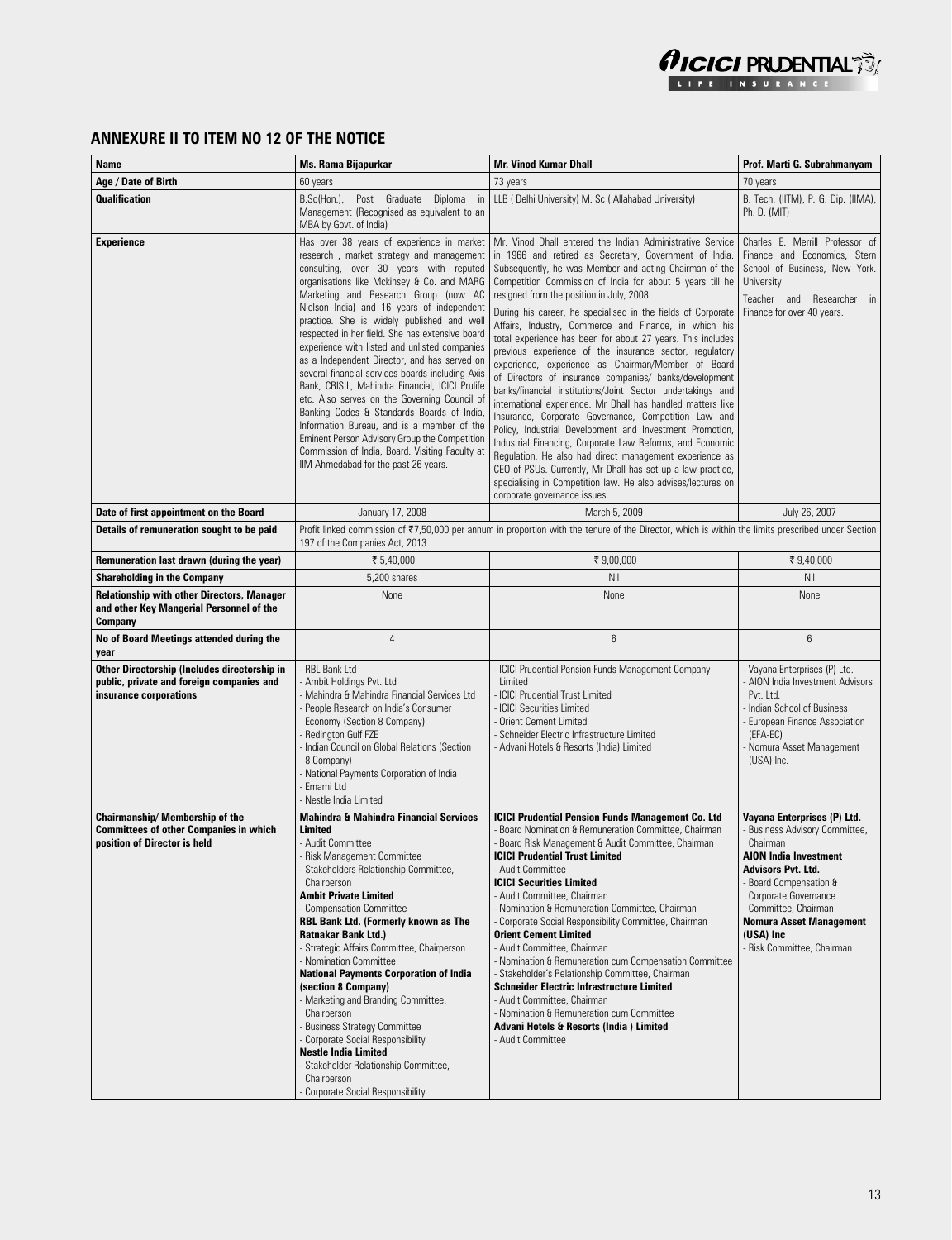### **ANNEXURE II TO ITEM NO 12 OF THE NOTICE**

| Name                                                                                                                      | <b>Mr. V Sridar</b>                                                                                                                                                                                                                                                                                                                                                                                                                                                                                                                                                                                                                                                                                                                                                                                                                                                                                                                                                                          | <b>Mr. Dilip Karnik</b>                                                                                                                                                                                                                             | Mr. M.S. Ramachandran                                                                                                                                                                                                                                                                                                                                                                                                                                                                                                                                                                                                                                                                                                                                  |
|---------------------------------------------------------------------------------------------------------------------------|----------------------------------------------------------------------------------------------------------------------------------------------------------------------------------------------------------------------------------------------------------------------------------------------------------------------------------------------------------------------------------------------------------------------------------------------------------------------------------------------------------------------------------------------------------------------------------------------------------------------------------------------------------------------------------------------------------------------------------------------------------------------------------------------------------------------------------------------------------------------------------------------------------------------------------------------------------------------------------------------|-----------------------------------------------------------------------------------------------------------------------------------------------------------------------------------------------------------------------------------------------------|--------------------------------------------------------------------------------------------------------------------------------------------------------------------------------------------------------------------------------------------------------------------------------------------------------------------------------------------------------------------------------------------------------------------------------------------------------------------------------------------------------------------------------------------------------------------------------------------------------------------------------------------------------------------------------------------------------------------------------------------------------|
| Age / Date of Birth                                                                                                       | 69 years                                                                                                                                                                                                                                                                                                                                                                                                                                                                                                                                                                                                                                                                                                                                                                                                                                                                                                                                                                                     | 67 years                                                                                                                                                                                                                                            | 72 years                                                                                                                                                                                                                                                                                                                                                                                                                                                                                                                                                                                                                                                                                                                                               |
| <b>Qualification</b>                                                                                                      | B.Sc., A.C.A                                                                                                                                                                                                                                                                                                                                                                                                                                                                                                                                                                                                                                                                                                                                                                                                                                                                                                                                                                                 | B.Sc., LL.B.                                                                                                                                                                                                                                        | <b>B.E. Mechanical</b>                                                                                                                                                                                                                                                                                                                                                                                                                                                                                                                                                                                                                                                                                                                                 |
| <b>Experience</b>                                                                                                         | 43 years of post-qualification experience in<br>the field of Accounting, Banking and Finance.<br>Qualified as a chartered accountant in Nov<br>1973 and joined Union Bank of India in 1975.<br>Served in almost all the departments at Union<br>Bank and held several senior level positions till<br>Dec 2000 when he was elevated as Executive<br>Director, UCO Bank. He was again elevated in<br>December 2002 as Chairman and Managing<br>Director of National Housing Bank. In Nov 2004,<br>his services were transferred as Chairman and<br>Managing Director of UCO Bank from where he<br>retired in July 2007.                                                                                                                                                                                                                                                                                                                                                                        | Practicing advocate from 1972 to 2001.<br>Judge, High Court of Bombay from 12 Oct<br>2001 to 9 May 2012.<br>Advocate from 2012 till date                                                                                                            | Mr. M.S Ramachandran was first appointed on the<br>Board of ICICI Bank Limited effective April 25, 2009.<br>Mr. M.S. Ramachandran holds a Bachelor's degree<br>in Mechanical Engineering. He joined Indian Oil<br>Corporation in 1969 and worked in several areas before<br>being appointed as Executive Director, Oil Coordination<br>Committee setup by the Government of India in 1998.<br>He joined the Board of Indian Oil Corporation as<br>Director (Planning & Business Development) in 2000.<br>He was the chairman of Indian Oil Corporation from<br>2002 to 2005. Mr. M.S. Ramachandran was conferred<br>with Chemtech-Pharma Bio Hall of Fame Award, 2005<br>for outstanding contribution to the petroleum and<br>petrochemicals industry. |
| Date of first appointment on the Board                                                                                    | April 18, 2013                                                                                                                                                                                                                                                                                                                                                                                                                                                                                                                                                                                                                                                                                                                                                                                                                                                                                                                                                                               | June 29, 2016                                                                                                                                                                                                                                       | June 29, 2016                                                                                                                                                                                                                                                                                                                                                                                                                                                                                                                                                                                                                                                                                                                                          |
| Details of remuneration sought to be paid                                                                                 | 197 of the Companies Act, 2013                                                                                                                                                                                                                                                                                                                                                                                                                                                                                                                                                                                                                                                                                                                                                                                                                                                                                                                                                               |                                                                                                                                                                                                                                                     | Profit linked commission of ₹7,50,000 per annum in proportion with the tenure of the Director, which is within the limits prescribed under Section                                                                                                                                                                                                                                                                                                                                                                                                                                                                                                                                                                                                     |
| Remuneration last drawn (during the year)                                                                                 | ₹7,60,000                                                                                                                                                                                                                                                                                                                                                                                                                                                                                                                                                                                                                                                                                                                                                                                                                                                                                                                                                                                    | ₹4,00,000                                                                                                                                                                                                                                           | ₹ 3,60,000                                                                                                                                                                                                                                                                                                                                                                                                                                                                                                                                                                                                                                                                                                                                             |
| <b>Shareholding in the Company</b>                                                                                        | Nil                                                                                                                                                                                                                                                                                                                                                                                                                                                                                                                                                                                                                                                                                                                                                                                                                                                                                                                                                                                          | Nil                                                                                                                                                                                                                                                 | Nil                                                                                                                                                                                                                                                                                                                                                                                                                                                                                                                                                                                                                                                                                                                                                    |
| Relationship with other Directors, Manager                                                                                | None                                                                                                                                                                                                                                                                                                                                                                                                                                                                                                                                                                                                                                                                                                                                                                                                                                                                                                                                                                                         | None                                                                                                                                                                                                                                                | None                                                                                                                                                                                                                                                                                                                                                                                                                                                                                                                                                                                                                                                                                                                                                   |
| and other Key Mangerial Personnel of the<br>Company                                                                       |                                                                                                                                                                                                                                                                                                                                                                                                                                                                                                                                                                                                                                                                                                                                                                                                                                                                                                                                                                                              |                                                                                                                                                                                                                                                     |                                                                                                                                                                                                                                                                                                                                                                                                                                                                                                                                                                                                                                                                                                                                                        |
| No of Board Meetings attended during the<br>year                                                                          | 6                                                                                                                                                                                                                                                                                                                                                                                                                                                                                                                                                                                                                                                                                                                                                                                                                                                                                                                                                                                            | $\overline{4}$                                                                                                                                                                                                                                      | 3                                                                                                                                                                                                                                                                                                                                                                                                                                                                                                                                                                                                                                                                                                                                                      |
| Other Directorship (Includes directorship in<br>public, private and foreign companies and<br>insurance corporations       | ICICI Bank Limited<br>- Aadhar Housing Finance Limited<br>- Cent Bank Home Finance Limited<br>- IDFC AMC Trustee Company Limited<br>- Ponni Sugars (Erode) Limited<br>- Seshasayee Paper and Boards Limited<br>- Centrum Housing Finance Limited<br>- Prosperous Housing Finance Limited<br>- DHFL VYSYA Housing Finance Limited<br>- Indian Institute of Management, Indore                                                                                                                                                                                                                                                                                                                                                                                                                                                                                                                                                                                                                 | Securities Primary Dealership<br>- ICICI<br>Limited<br>- ICICI Prudential Asset Management<br>Company Limited                                                                                                                                       | - Fourth Partner Energy Private Limited<br>- Supreme Petrochem Limited<br>- GOCL Corporation Limited<br>- Gulf Oil Lubricants India Limited<br>- International Paper APPM Limited<br>- Ester Industries Limited<br>- Infrastructure India Plc (Isle of Man)<br>- Houghton International Inc (USA)                                                                                                                                                                                                                                                                                                                                                                                                                                                      |
| Chairmanship/<br><b>Membership</b><br>of<br>the<br>Committees of other Companies in which<br>position of Director is held | <b>ICICI Bank Limited</b><br>- Fraud Monitoring Committee, Chairman<br>- Audit Committee<br>- Customer Service Committee<br>- Information Technology Strategy Committee<br>- Risk Committee<br>- Stakeholders Relationship Committee<br>Ponni Sugars (Erode) Limited<br>- Audit Committee, Chairman<br>Nomination Cum Remuneration Committee,<br>Chairman<br><b>Seshasayee Paper and Boards Limited</b><br>- Audit Committee<br>Nomination Cum Remuneration Committee<br>- Stakeholders Relationship Committee.<br>Chairman<br>- Corporate Social Responsibility Committee<br><b>Aadhar Housing Finance Limited</b><br>- Audit Committee, Chairman<br>- Nomination & Remuneration Committee<br><b>CENT Bank Home Finance Limited</b><br>- Remuneration Committee, Chairman<br>- Audit Committee, Chairman<br>- Credit Committee<br>- HR Committee<br><b>DHFL VYSYA Housing Finance Limited</b><br>- Audit Committee<br><b>Centrum Housing Finance Limited</b><br>- Audit Committee, Chairman | <b>ICICI Securities Primary Dealership</b><br>Limited<br>Board Nomination & Remuneration<br>committee, Chairman<br><b>Board Audit Committee</b><br><b>Board Corporate Social Responsibility</b><br>Committee, Chairman<br>Risk Management Committee | <b>GOCL Corporation Limited</b><br>- Nomination & Remuneration Committee, Chairman<br>- Investment Appraisal & Project Review Committee,<br>Chairman<br>- Committee of Directors<br><b>Gulf Oil Lubricants India Limited</b><br>- Nomination and Remuneration Committee<br>- Stakeholders Relationship Committee, Chairman<br><b>Ester Industries Limited</b><br>- Audit Committee<br>- Nomination and Remuneration Committee,<br>Chairman<br>Corporate Social Responsibility Committee,<br>Chairman<br>- Risk Management Committee<br><b>International Paper APPM Limited</b><br>- Corporate Social Responsibility Committee,<br>Chairman<br>- Nomination and Remuneration Committee                                                                  |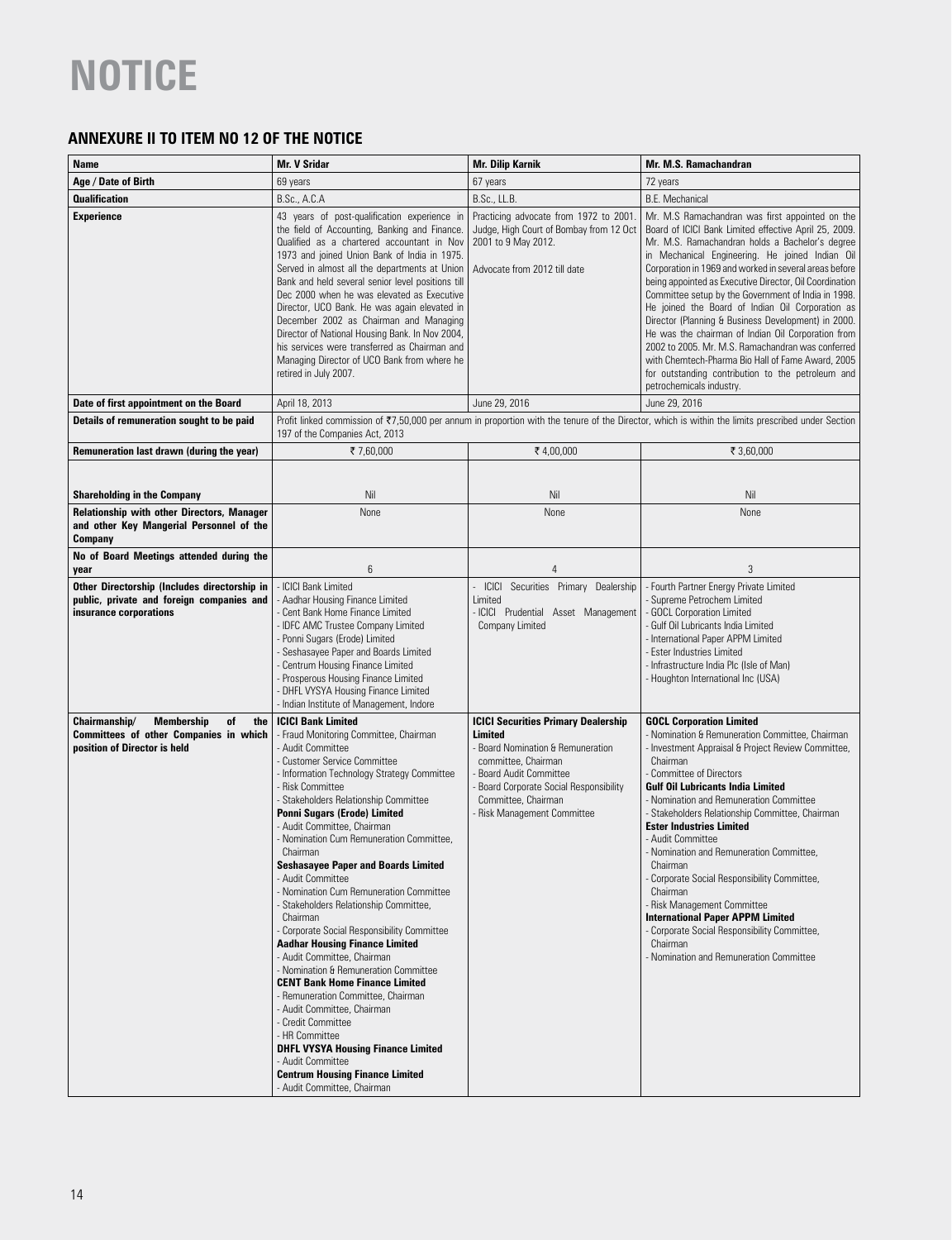

#### **ICICI PRUDENTIAL LIFE INSURANCE COMPANY LIMITED**

CIN L66010MH2000PLC127837

Regd. Office: 1089, Appasaheb Marathe Marg, Prabhadevi, Mumbai - 400 025, India; Tel: 022 4039 1600; Fax: 022 2437 6638

www.iciciprulife.com, investor@iciciprulife.com

#### **ATTENDANCE SLIP**

I / We hereby record my / our presence at the 17<sup>th</sup> Annual General Meeting of ICICI PRUDENTIAL LIFE INSURANCE COMPANY LIMITED on Monday, July 17, 2017 at 2:00 p.m., held at, Birla Matushri Sabhagar, 19, Sir Vithaldas Thackersey Marg, Near Bombay Hospital & Medical Research Centre, New Marine Lines, Mumbai 400 020.

| Name of the Shareholder/Proxy (in Block Letters) |  |
|--------------------------------------------------|--|
| Member's Folio No. / DP ID - Client ID No.       |  |
| Signature of the Shareholder/Proxy               |  |

#### **Notes:**

1. Please complete the Folio/DP ID-Client ID No. and name, sign this Attendance Slip and hand it over at the Attendance Verification Counter at the ENTRANCE OF THE MEETING HALL.

- 2. Members holding shares in physical form are requested to advise the change in their address, if any, AT KARVY SELENIUM TOWER B, PLOT 31-32, GACHIBOWLI, FINANCIAL DISTRICT, NANAKRAMGUDA, HYDERABAD 500 032, UNIT: ICICI PRUDENTIAL LIFE INSURANCE COMPANY LIMITED, quoting their Folio Number(s). Members holding shares in electronic form may update such details with their respective Depository Participant(s).
- 3. Members are requested to bring this slip along with them as duplicate slips will not be issued at the venue of the Meeting.
- 4. The business as set out in the Notice of AGM, will be transacted through e-voting. Members are requested to refer to the detailed procedure on e-voting provided in the Notice of AGM.
- 



#### **ICICI PRUDENTIAL LIFE INSURANCE COMPANY LIMITED**

CIN L66010MH2000PLC127837

Regd. Office: 1089, Appasaheb Marathe Marg, Prabhadevi, Mumbai - 400 025, India; Tel: 022 4039 1600; Fax: 022 2437 6638

www.iciciprulife.com, investor@iciciprulife.com

17<sup>th</sup> Annual General Meeting

Monday, July 17, 2017 at 2:00 p.m. IST

| Name of the member(s):        |  |
|-------------------------------|--|
| Registered address:           |  |
| E-mail ID:                    |  |
| Folio No/Client ID:<br>DP ID: |  |
|                               |  |
|                               |  |
|                               |  |
|                               |  |
|                               |  |

|    | -Nami        |  |  |
|----|--------------|--|--|
|    | - F-mail in  |  |  |
| ્ર | - Name       |  |  |
|    | $+$ mail $-$ |  |  |

as my/our proxy to attend and vote (on a poll) for me/us and on my/our behalf at the 17th Annual General Meeting of the Company, to be held on Monday, July 17, 2017 at 2:00 p.m. at Birla Matushri Sabhagar, 19, Sir Vithaldas Thackersey Marg, Near Bombay Hospital & Medical Research Centre, New Marine Lines, Mumbai 400 020 and at any adjournment thereof in respect of such resolutions as are indicated below:

|                         | <b>Sr. No. Resolutions</b>                                                                                                                                                            |     | Optional*       |  |
|-------------------------|---------------------------------------------------------------------------------------------------------------------------------------------------------------------------------------|-----|-----------------|--|
|                         | <b>Ordinary Business</b>                                                                                                                                                              | For | Against         |  |
|                         | Adoption of: (a) the standalone Audited Revenue Account, Profit and Loss Account and Receipts and Payments Account of the Company for the financial year ended March 31, 2017,        |     |                 |  |
|                         | and the Balance Sheet as at that date, together with the Reports of the Directors and Auditors (b) the consolidated Audited Revenue Account, Profit and Loss Account and Receipts and |     |                 |  |
|                         | Payments Account of the Company for the financial year ended March 31, 2017, and the Balance Sheet as at that date, together with the Reports of the Auditors.                        |     |                 |  |
|                         | To declare dividend on equity shares.                                                                                                                                                 |     |                 |  |
|                         | Re-appointment of Mr. Adrian O' Connor (DIN: 02417554), who retires by rotation.                                                                                                      |     |                 |  |
|                         | Re-appointment of Mr. N.S Kannan (DIN: 00066009), who retires by rotation.                                                                                                            |     |                 |  |
|                         | Appointment of M/s B S R & Co. LLP and M/s Walker Chandiok & Co LLP as joint statutory auditors of the Company                                                                        |     |                 |  |
| <b>Special Business</b> |                                                                                                                                                                                       |     |                 |  |
|                         | Ordinary Resolution for appointment of Mr. M. S. Ramachandran, (DIN: 00943629) as an Independent Director of the Company.                                                             |     |                 |  |
|                         | Ordinary Resolution for appointment of Mr. Dilip Karnik, (DIN: 06419513) as an Independent Director of the Company.                                                                   |     |                 |  |
|                         | Special Resolution for:                                                                                                                                                               |     |                 |  |
|                         | Approval and ratification of ICICI Prudential Life Insurance Company Limited - Employees Stock Option Scheme.                                                                         |     |                 |  |
|                         | Approval to Grant of Stock Options to the Employees/Directors of Holding, and/or Subsidiary Company (ies) (Present & Future) under the Revised Scheme.                                |     |                 |  |
|                         | Ordinary Resolution for revision in the remuneration of Mr. Sandeep Bakhshi (DIN: 00109206) (M.D & C.E.O).                                                                            |     |                 |  |
|                         | Ordinary Resolution for revision in the remuneration of Mr. Puneet Nanda (DIN: 02578795) (Executive Director).                                                                        |     |                 |  |
|                         | Ordinary Resolution for revision in the remuneration of Mr. Sandeep Batra (DIN: 03620913) (Executive Director).                                                                       |     |                 |  |
|                         | Ordinary Resolution for payment of Profit linked commission to Non-Executive Directors.                                                                                               |     |                 |  |
|                         |                                                                                                                                                                                       |     | Affix           |  |
|                         |                                                                                                                                                                                       |     |                 |  |
|                         |                                                                                                                                                                                       |     | Revenue         |  |
|                         |                                                                                                                                                                                       |     | Stamp           |  |
|                         |                                                                                                                                                                                       |     | $\overline{5}1$ |  |

#### **Note:**

- 1. This form of proxy in order to be effective should be duly completed and deposited at the Registered Office of the Company, not less than 48 hours before the commencement of the Meeting.
- 
- 2. For the Resolutions, Explanatory Statement and Notes, please refer to the Notice of the 17th Annual General Meeting.<br>3. \*It is optional to put a 'X' in the appropriate column against the Resolutions indicated in the Box he/she thinks appropriate.
- Please complete all details including details of member(s) in above box before submission.